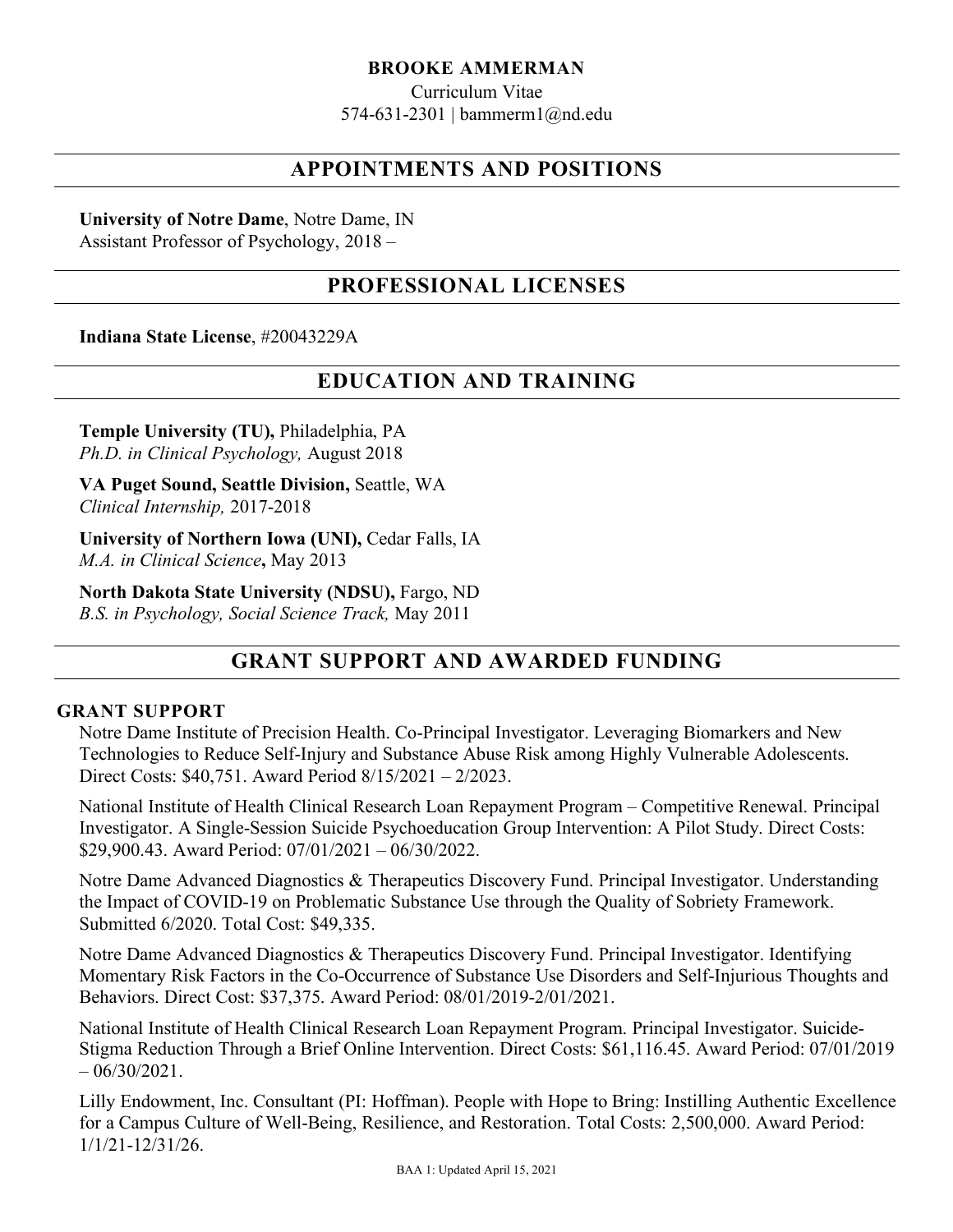Notre Dame Faculty Initiation Grant. Co-Investigator (PI: Jacobucci). Dynamic Multimodal Assessment of Suicide Risk: An Initial Application. Direct Cost: \$9,930. Award Period: 1/1/20-12/31/20.

Notre Dame Advanced Diagnostics & Therapeutics Discovery Fund. Co-Principal Investigator (Co-PI: Jacobucci). Using Integrative Data Mining to Improve the Prediction of Suicide: An Initial Application. Direct Cost: \$41,068. Award Period: 8/13/18-8/13/20.

Geisinger Clinical Research Fund. Co-Investigator (PI: Krauss). A Multimodal Emergency Department Investigation: Improving Prospective Prediction of Suicide Risk and Recidivisim of Psychiatric Visits for Patients in Suicidal Crisis. Direct Costs: \$99,651. Award Period: 9/1/18 – 8/31/20.

University of Notre Dame Institute for Scholarships in the Liberal Arts: Small Research Grant. Examining Barriers to the Self-Disclosure of Suicidal Thoughts and Behaviors among Veterans and Non-Veterans. Principal Investigator. Direct Costs: \$2,500. Award Period: 01/2019 – 05/2019.

National Institute of Mental Health Ruth L. Kirschstein National Research Service Award (1F31MH107156- 01A1). Principal Investigator. Acute Effects of Interpersonal Stress on Behavioral Indices of NSSI. Direct Costs: \$64,000. Award Period: 10/1/15-9/30/17.

# **AWARDS**

### **International Society for the Study of Self-Injury Rising Star Award,** 2020

**Career Development Institute for Psychiatry**, 2019-2021, Sponsored by the National Institute of Mental Health, Stanford University, and University of Pittsburg

**Military Suicide Research Consortium Training Day Travel Award**, Spring 2016; Spring 2017

**TU Department of Psychology Statistics Funding Award,** Spring 2016

**TU College of Liberal Arts Travel Award,** Spring 2014, Fall 2016

**TU Department of Psychology Travel Award,** Spring 2014, Fall 2015

**UNI Intercollegiate Academics Fund Travel Award,** Spring 2013

**Psi Chi Regional Research Award,** Spring 2013

**UNI Graduate Student Opportunity Fund,** Spring 2013

**UNI Intercollegiate Academics Fund Research Award,** Fall 2012

**UNI Intercollegiate Academics Fund Travel Award,** Spring 2012

**NDSU E.V. Estensen Award**, Spring 2011

**NDSU Junior Psychology Major Research Achievement Award,** Spring 2010

# **PUBLICATIONS**

- **64.** Li, X.,@ Jacobucci, R., & **Ammerman, B.A.** (Accepted). Tutorial on the use of regsem package in R. *Psych.*
- **63.** Burke, T.A., Shao, S.@, Jacobucci, R. Kautz, M., Alloy, L., & **Ammerman, B.A.** (Accepted). Examining momentary associations between behavioral approach system indices and nonsuicidal selfinjury urges. *Journal of Affective Disorder*
- **62.** Ma, Y., Guo, H., Guo, S., Jiao, T., Zhao, C., **Ammerman, B.A.,** Gasimbi, M.M., Yu, Y., Chen, R., Wang, H., & Tang, J. (Accepted). Association of parental migration with non-suicidal self-injury and suicidality among adolescents in China. *JAMA Network Open*
- BAA 2: Updated April 15, 2021 **61. Ammerman, B.A.,** Sorgi, K.M., Fahlgren, M.K., Puhalla, A.A. & McCloskey, M.S. (Accepted). An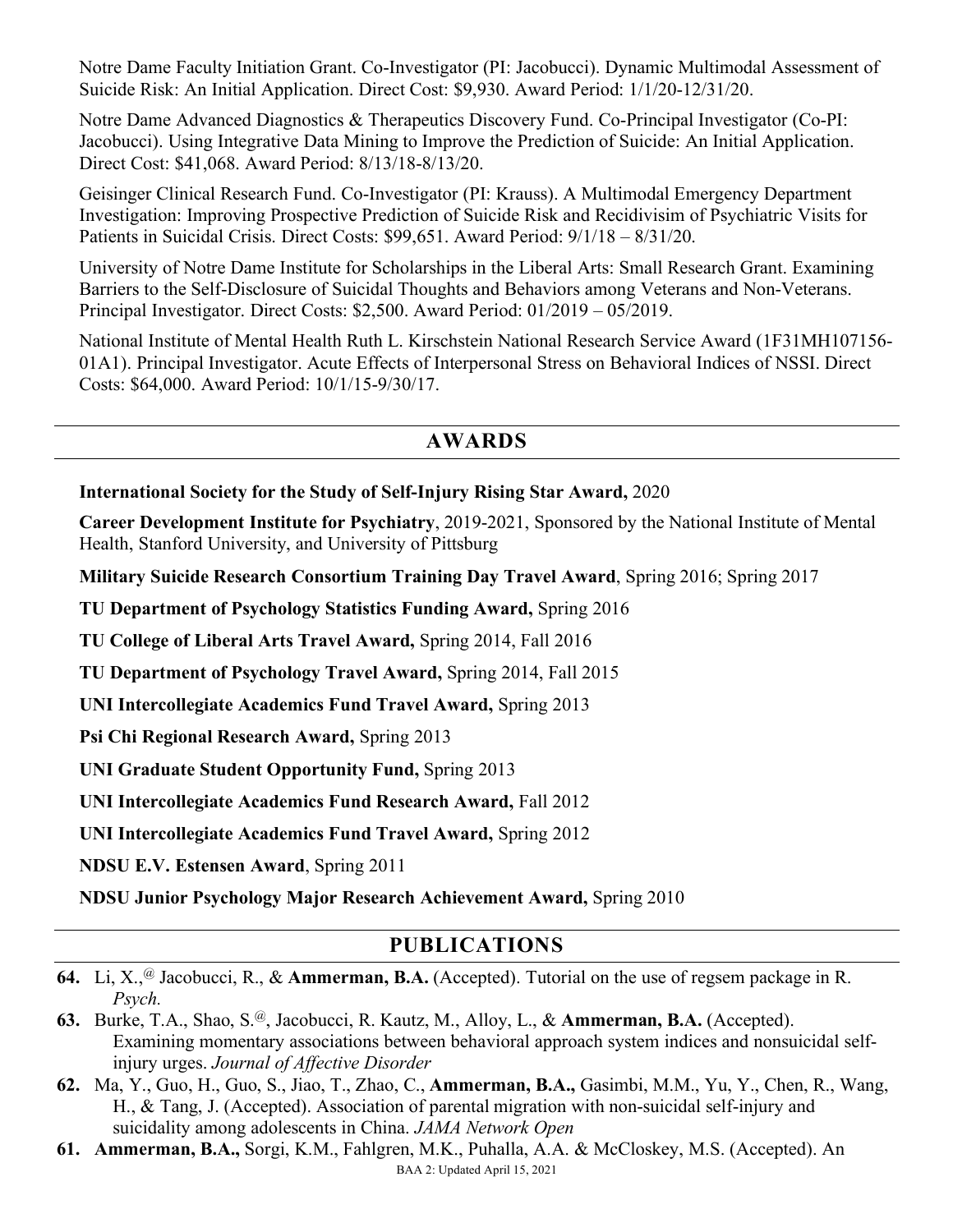experimental examination of interpersonal problem-solving in nonsuicidal self-injury: A pilot study. *Journal of Psychiatric Research.* 

- **60.** Burke, T.A., Bettis, A.H., Kudinova, A., Thomas, A., Nesi, J., Erguder, L., MacPherson, H.A., Thompson, E., **Ammerman, B.A.,** & Wolff, J.C. (2021). COVID-19-Related Suicidal Thoughts and Behaviors in Psychiatrically Hospitalized Adolescents. *Child Psychiatry and Human Development.* Advanced Online: doi: 10.1007/s10578-021-01225-3
- **59. Ammerman, B.A.,** Carter, S. P., Walker, K., Gebhardt, H. M., Rojas, S., Duman, C., Reger, G., & Reger, M. A. (Accepted). Characterizing Veterans Who Utilize the Veteran's Crisis Line and Outcomes at the Local Level. *Military Psychology.*
- **58. Ammerman, B.A.\*, Burke, T. A.\*, Jacobucci, R., McClure, K.@, & Lui. R. T. (2021). A** prospective examination of COVID-19-related social distancing practices on suicidal ideation. *Suicide and Life-Threatening Behavior.* Advanced Online Publication. doi: 10.1111/sltb.12782
- **57.** Park, Y.@, McCloskey, M.S., **Ammerman, B.A.** (In Press). Context-specific interpersonal problem-solving and suicidal thoughts and behaviors. *Crisis: The Journal of Crisis Intervention and Suicide Prevention.*
- **56.** Gebhardt, H. M., **Ammerman, B.A.,** Carter, S. P., Stanley, I., & Buchholtz, J. (2021). A suicide-focused psychoeducation group for veterans: Development and preliminary support. *Psychological Services.* Advanced Online Publication. doi: 10.1037/ser0000543
- **55. Ammerman, B.A., Burke, T. A., Jacobucci, R., & McClure, K.<sup>@</sup> (Accepted). How we ask** matters: The impact of question wording in single-item measurement of suicidal thoughts and behaviors. *Preventative Medicine.*
- **54. Ammerman, B.A.,** Lengel, G., & Washburn J. (2021). Consideration of Clinician and Researcher Opinions on the Parameters of Nonsuicidal Self-Injury Disorder Diagnosis. *Psychiatry Research.* Advanced Online Publication. doi: 10.1016/j.psychres.2020.113642.
- **53. Ammerman, B.A.,\*** Burke, T. A., Jacobucci, R., & McClure, K.@. (2020). Preliminary Investigation of the association between COVID-19 and Suicidal Thoughts and Behaviors in the U.S. *Journal of Psychiatric Research, 134, 32-38*. doi: 10.1016/j/jpsychires.2020.12.037.
- **52.** O'Loughlin, C.M.@, Culianos, D., Park, Y.@, Serang, S., & **Ammerman, B.A.** (2020). Implementing exploratory mediation to identify NSSI behavioral features facilitating the NSSIsuicidality connection. *Journal of Psychopathology and Behavioral Assessment.* Advanced Online Publication. doi: 10.1007/s10862-020-09850-3.
- **51.** O'Loughlin, C. M.<sup>@</sup>, Gomer, B. <sup>@</sup> & **Ammerman, B.A.** (2020). The social context of nonsuicidal self-injury: Links to severity, suicide risk, and social factors. *Journal of Clinical Psychology.* Advanced Online Publication. doi: 10.1002/jclp.23073
- **50.** Westers, N., Lewis, S., Schatten, H., **Ammerman, B.A.,** Andover, M., & Lloyd-Richardson, E. (2021). Media guidelines for the responsible reporting and depicting of nonsuicidal self-injury (NSSI). *British Journal of Psychology, 219,* 415-418. doi: 10.1192/bjp.2020.191.
- **49.** Lengel, G. J., **Ammerman, B. A.,** & Washburn, J. J. (2021). Clarifying the definition of nonsuicidal self-injury: Clinician and researcher perspective. *Crisis: The Journal of Crisis Intervention and Suicide Prevention.* Advanced Online Publication. doi: 10.1027/0227-5910/a000764.
- **48.** Jacobucci, R., **Ammerman, B.A., &** Li, X.<sup>@</sup> (2021). Using ordinal regression for advancing the understanding of distinct suicide outcomes. *Suicide and Life-Threatening Behavior,* 51, 65-75.
- **47.** Jacobucci, R., **Ammerman, B. A.,** & Wilcox, K. T.@ (2021) The use of text-based responses to improve our understanding and prediction of suicide risk. *Suicide and Life-Threatening Behavior, 51,* 55-64.
- **46. Ammerman, B.A.,** Carter S. P., Gebhardt, H. M., Buchholz, J., & Reger, M.A. (2020). An initial investigation of suicide attempt disclosure among U.S. veterans. *Crisis: The Journal of Crisis Intervention and Suicide Prevention.* Advanced Online Publication. doi: 10.1027/0227-5910/a000727.
- **45.** Reger, M. A., **Ammerman, B. A.,** Carter, S. P., Gebhardt, H. M., Rojas, S. M., Lee, J. M., & Buchholz, J. (2020). Patient feedback on the use of predictive analytics for suicide prevention. *Journal of Psychiatric Services.* Advanced Online Publication. doi: 10.1176/appi.ps.202000092.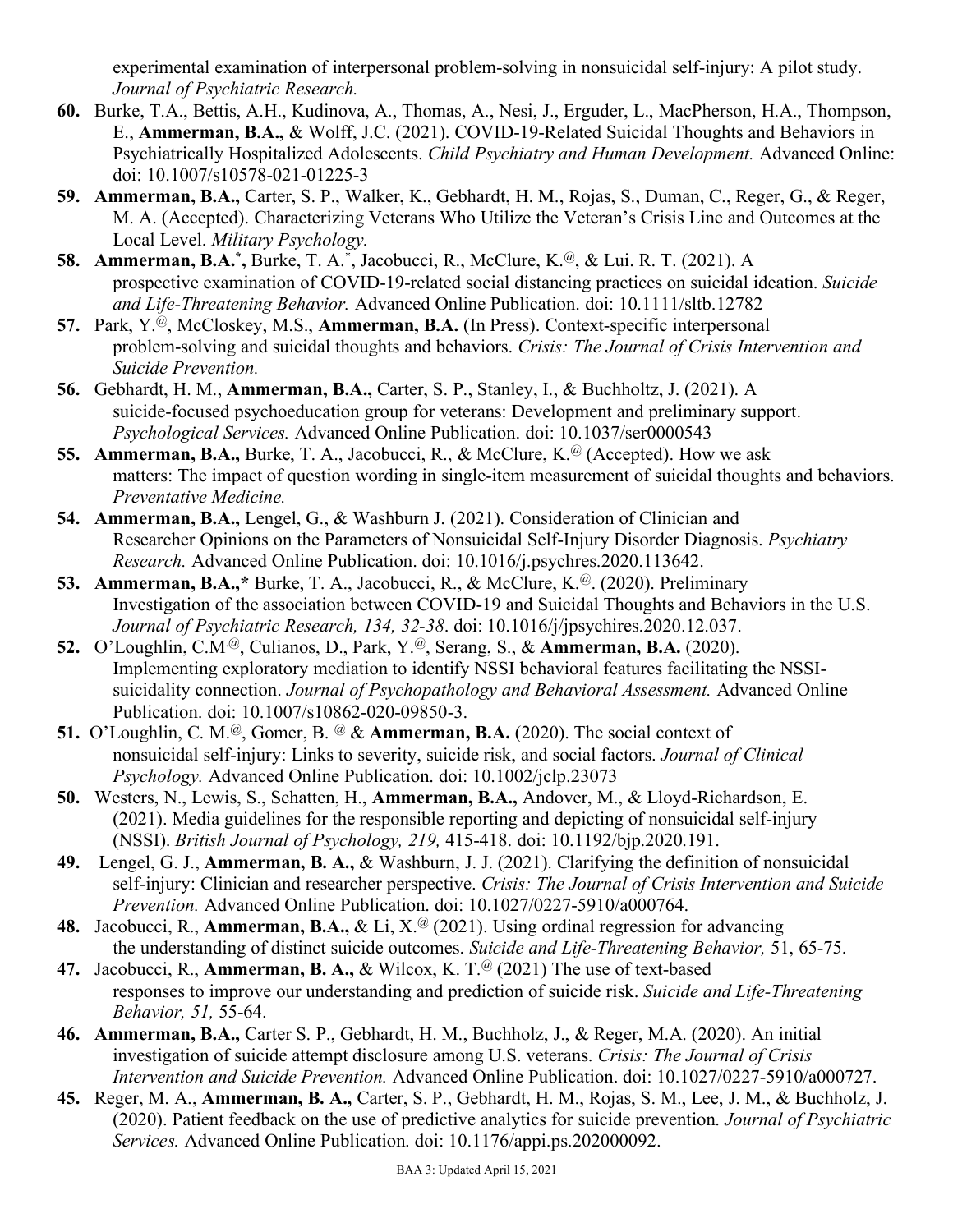- **44.** Park, Y.@ & **Ammerman, B. A.** (2020). How should we react to disclosures of nonsuicidal self-injury? An examination of self-injury disclosure, depression, and suicidal thoughts and behaviors. *Psychiatry Research.* Advanced Online Publication. doi: 10.1016/j.psychres.2020.113430
- **43.** Burke, T.A., **Ammerman, B.A.,** Hamilton, J.L., Stange, J.P., & Piccirrilo, M. (2020). Nonsuicidal self-injury scar concealment from the self and others. *Journal of Psychiatric Research.* Advanced Online Publication. doi: 10.1016/j.jpsychires.2020.07.040
- **42. Ammerman, B.A.,** Wilcox, K. T.@, O'Loughlin, C. M.@, & McCloskey, M.S. (2020). Characterizing the choice to disclose nonsuicidal self-injury. *Journal of Clinical Psychology.* Advanced Online Publication. doi: 10.1002/jclp.23045
- **41.** Park, Y.@, Mahdy, J., & **Ammerman, B. A.** (2020). Response to nonsuicidal self-injury disclosures: A systematic review. *Journal of Community and Applied Social Psychology, 31,* 107-119. doi: 10.1002/casp.2478
- **40.** Cho, G. Y.@, Waite, E. E.@, **Ammerman, B. A.,** & Dixon-Gordon, K. L. (2020). The role of reflective rumination and anger rumination in predicting suicidal ideation and suicide attempts in individuals with BPD features. *Archives of Suicide Research.* Advanced Online Publication. doi: 10.1080/13811118.2020.1755920
- **39.** O'Loughlin, C.M.@, Burke, T.A., & **Ammerman, B.A.** (2020). Examining the time to transition from self-injury to suicide attempt: A brief report. *Crisis: The Journal of Crisis Intervention and Suicide Prevention.* Advanced Online Publication. doi: 10.1027/0227-5910/a000715
- **38. Ammerman, B.A.,** & McCloskey, M.S. (2020). The development of a measure to assess social reactions to self-injury disclosure. *Assessment, 28,* 225-237. doi: 10.1177/1073191120903081.
- **37.** Sorgi, K. M.@, **Ammerman, B.A.,** Cheung, J. C.@, Fahlgren M. K.@, Puhalla, A. A.@, & McCloskey, M. S. (2020). Relationships between non-suicidal self-injury and other maladaptive behaviors: Beyond difficulties in emotion regulation. *Archives of Suicide Research.* Advanced Online Publication: doi: 10.1080/13811118.2020.1715906
- **36. Ammerman, B.A.,** Jacobucci, R., Turner, B. J., Dixon-Gordon, K. L., & McCloskey, M.S. (2020). Quantifying the importance of lifetime frequency versus number of methods used in the consideration of NSSI severity. *Psychology of Violence, 10,* 442-451*.* doi: 10.1037/vio0000263.
- **35.** Carter, S. P., **Ammerman, B.A.,** Gebherdt, H. M., Buchholtz, J., & Reger, M. A. (2020). Participant reactions to suicide-focused research: Implications of studying suicide on an inpatient psychiatry unit*. Crisis: The Journal of Crisis Intervention and Suicide Prevention.* Advanced Online Publication. doi: 10.1027/0227-5910/a000650
- **34.** Jiang, M., **Ammerman, B.A.,** Zeng, Q.@, Jacobucci, R., & Brodersen, A.@ (2020). Phrase-level Pairwise Topic Modeling to Uncover Helpful Peer Responses to Online Suicidal Crises. *Humanities and Social Sciences Communications, 7:*36. doi: 10.1057/s41599-020-0513-5.
- **33.** Tang, J., Ma Y., Lewis, S. P., Chen, R., Clifford, A., **Ammerman B.A.,** … &Yu, Y. (2020). Association of internet addiction with non-suicidal self-injury among adolescents in China. *JAMA Network Open, 3*(6):e206863. doi: 10.1001/jamanetworkopen.2020.6863.
- **32.** Knorr, A. C., **Ammerman, B. A.,** LaFleur, S. A., Misra, D., Dhruv, M. A., Karunakaran, B. & Strony, R., (2020). An Investigation of Clinical Decision Making: Identifying Important Factors in Treatment Planning for Suicidal Patients in the Emergency Department. *Journal of the American College of Emergency Physicians,* 1-9. doi: 10.1002/emp2.12087
- **31.** Burke, T. A., Jacobucci, R., **Ammerman, B. A.**, & Diamond, G. (2020). Using machine learning to classify suicide attempt history among youth in medical care settings. *Journal of Affective Disorders, 268,* 206-214. doi: 10.1016.j.jad.2020.02.048
- **30. Ammerman, B.A.,** & Reger, M. (2020). Evaluation of prevention efforts and risk factors among veteran suicide decedents who died by firearm. *Suicide and Life-Threatening Behavior, 50,* 679-687. doi: 10.11111/sltb.12618
- **29. Ammerman, B.A.**, Fahlgren, M.K.@, Sorgi, K.M.@, & McCloskey, M.S. (2020). Differences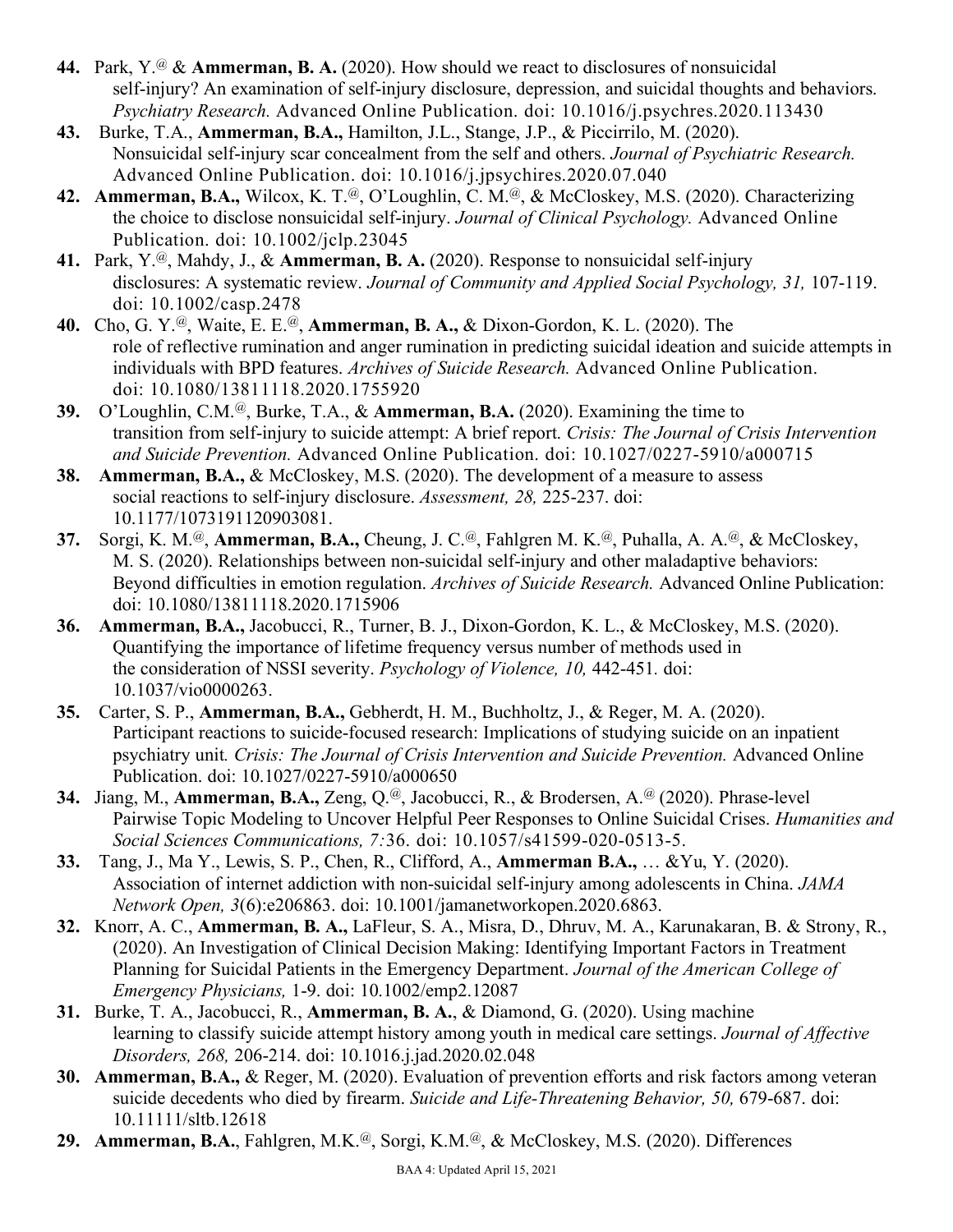in suicidal thoughts and behaviors among three racial groups: Exploratory analyses in a college sample. *Crisis: The Journal of Crisis Intervention and Suicide Prevention, 41, 172-178. doi:* 10.1027/0227-5910/a000621

- **28. Ammerman, B.A.,** Hong, M.@, Sorgi, K.M.@, Park, Y.@, Jacobucci, R., & McCloskey, M.S. (2019). An examination of individual forms of nonsuicidal self-injury. *Psychiatry Research, 278,* 268-274. doi: 10.1016/j.psychres.2019.06.029
- **27. Ammerman, B.A.,** Gebhardt, H., Lee, J., Tucker, R., Matarazzo, B., & Reger, M. A. (In Press). Impact of demographic characteristics on Veteran preferences for Caring Contacts. *Archives of Suicide Research.* Online Advance Publication. doi: 10.1080/13811118.2019.1632231
- **26. Ammerman, B.A.,** Jacobucci, R. & McCloskey, M.S. (2019). Re-considering important outcomes of nonsuicidal self-injury disorder criterion A. *Journal of Clinical Psychology, 75,* 1084-1097*.* doi: 10.1002/jclp.22754
- **25.** Knorr, A.C., **Ammerman, B.A.,** Hamilton, A.J. & McCloskey, M.S. (2019). Predicting status along the continuum of suicidal thoughts and behaviors among those with a history of non-suicidal self-injury. *Psychiatry Research, 273,* 514-522. doi: 10.1016/j.psychres.2019.01.067
- **24. Ammerman, B.A.,\*** Burke, T.A.,\* & Jacobucci, R. (2019). The use of machine learning in the study of suicidal and non-suicidal self-injurious thoughts and behavior: A systematic review. *Journal of Affective Disorders, 245,* 869-884. doi: 10.1016/j.jad.2018.11.073
- **23.** Reger, M. A., Gebhardt, H., Lee, J., **Ammerman, B. A.,** Tucker, R., Matarazzo, B., Wood, A., & Ruskin, D. (2019). Veteran preferences for the Caring Contacts suicide prevention intervention. *Suicide and Life-Threatening Behavior, 49,* 1439-1451*.* doi: 10.1111/sltb.12528
- **22. Ammerman, B.A.,** Sorgi, K. M., Berman, M. E., Coccaro, E. F., & McCloskey, M.S. (2018). Potential mood variation following a behavioral analogue of self-injurious behavior. *Archives of Suicide Research, 21,* 1-13. doi: 10.1080/13811118.2018.1527267
- **21. Ammerman, B. A.,** Serang, S., Burke, T., A., Jacobucci, R., Alloy, L. B., & McCloskey, M. S. (2018). Exploratory analysis of mediators in the relationship between childhood maltreatment and suicidal behavior. *Journal of Adolescence, 69,* 103-112*.* doi: 10.1016/j.adolescence.2018.09.004
- **20.** Reger, M.A., Tucker, R.P., Bricker, S., & **Ammerman, B.A.** (2018). Military deployments and suicide: A critical examination. *Perspectives on Psychological Science, 13,* 688-699. doi: 10.1177/17745691618785366
- **19.** Burke, T. A., Jacobucci, R., **Ammerman, B. A.,** Piccirillo, M., McCloskey, M.S., Heimberg, R.G. & Alloy, L. B. (2018). Identifying the relative importance of non-suicidal self-injury features in classifying suicidal ideations, plans, and behavior using exploratory data mining. *Psychiatry Research, 262,* 175- 183*.* doi: 10.1016/j.psychres.2018.01.045
- **18. Ammerman, B. A.,** Berman, M. E., & McCloskey, M. S. (2018). Assessing non-suicidal selfinjury in the laboratory. *Archives of Suicide Research, 22,* 192-223*.* doi: 10.1080/13811118.2017.1319312
- **17. Ammerman, B. A.,** Jacobucci, R., Kleiman, E. M., Uyeji, L. L., & McCloskey, M. S. (2018). The relationship between NSSI age of onset and severity of self-harm. *Suicide and Life-Threatening Behavior, 48,* 31-37. doi: 10.1111/sltb.12330
- **16. Ammerman, B. A.\*,** Burke, T. A.\*, Knorr, A. C., Alloy, L. B., & McCloskey, M. S. (2018). Measuring acquired capability for suicide within an ideation-to-action framework. *Psychology of Violence, 8,* 27-286. doi: 10.1037/vio0000090
- **15. Ammerman, B. A.,** Steinberg, L., & McCloskey. M. S. (2018). Risk-taking behavior and suicidality: The unique role of adolescent drug use. *Journal of Clinical Child and Adolescent Psychology, 47,* 131-141*.* doi: 10.1080/15374416.2016.1220313
- **14. Ammerman, B. A.,** & Brown, S. (2018). The mediating role of self-criticism in the relationship between parental expressed emotion and NSSI. *Current Psychology, 22,* 325-333*.* doi: 10.1007/s12144-016-9516-1
- **13. Ammerman, B.A.,** Jacobucci, R., & McClsokey, M.S. (2018). Using exploratory data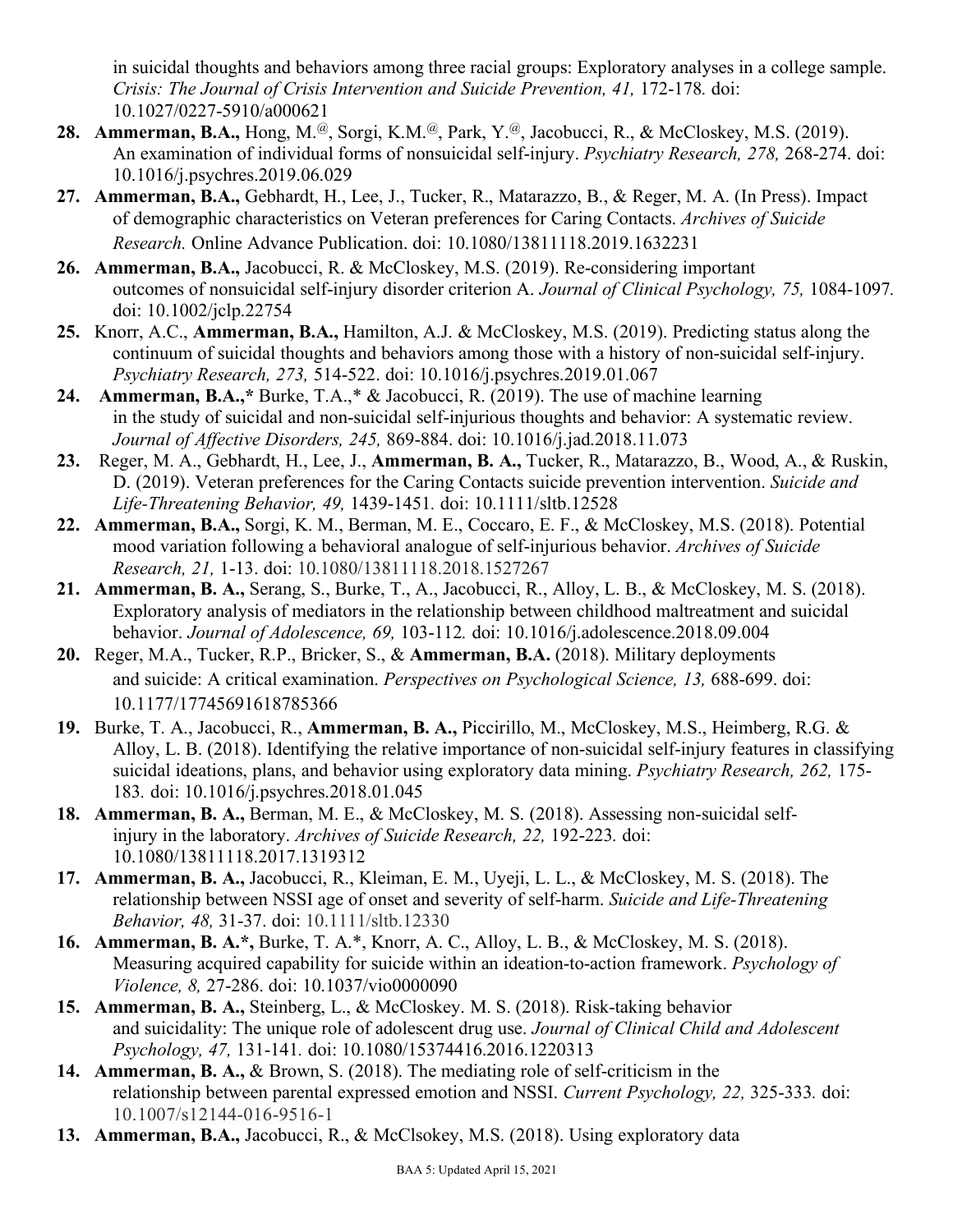mining to identify important predictors of non-suicidal self-injury frequency. *Psychology of Violence, 8,*  515-525. doi: 10.1037/vio0000146

- **12. Ammerman, B. A.,** Olino, T., Coccaro, E. F., & McCloskey, M. S. (2017). Predicting the daily occurrence of non-suicidal self-injury in Borderline Personality Disorder using ecological momentary assessment. *Journal of Personality Disorder, 31,* 844-855*.* doi: 10.1521/pedi\_2017\_31\_278.
- **11. Ammerman, B. A.,** Jacobucci, R., Kleiman, E. M., Muehlenkamp, J., J. & McCloskey, M. S (2017). Exploration and validation of an empirically derived frequency criteria for NSSI disorder using exploratory data mining. *Psychological Assessment, 29,* 221-231. doi: 10.1037/pas0000334
- **10.** Burke, T. A., **Ammerman, B. A.,** Hamilton, J. L., & Alloy, L. B. (2017). Impact of non-suicidal selfinjury scale: Initial psychometric validation. *Cognitive Therapy and Research, 41,* 130-142. doi: 10.1007/s10608-016-9806-9
- **9. Ammerman, B. A.,** Kleiman, E., Jenkins, A., Berman, M. & McCloskey, M. S. (2017). The use of propensity score matching to examine sensitivity to punishment and reward in non-suicidal self-injury. *Crisis: The Journal of Crisis Intervention and Suicide Prevention, 38, 227. doi:* 10.1027/0227-5910/a000436
- **8. Ammerman, B. A.,** Burke, T., Alloy, L. B., & McCloskey, M. S. (2016). Subjective pain during NSSI as an active agent in suicide risk. *Psychiatry Research, 236,* 80-85. doi: 10.1016/j.psychres.2015.12.028
- **7.** Burke, T. A., Hamilton, J., L., **Ammerman, B. A.,** Stange, J., & Alloy, L. B. (2016). Suicide risk aborted and interrupted suicide attempters versus actual suicide attempters. *Psychiatry Research, 242,* 357-364. doi: 10.1016/j.psychres.2016.05.051
- **6.** Puhalla, A. A., **Ammerman, B. A.,** Uyeji, L., Berman, M. E., McCloskey, M. S. (2016). Negative urgency and reward/punishment sensitivity in intermittent explosive disorder. *Journal of Affective Disorders, 201,* 8-14. doi: 10.1016/j.jad.2016.04.045
- **5. Ammerman, B.,** Kleiman, E. M., Uyeji, L., Knorr, A. & McCloskey, M. S. (2015). Suicidal and violent behavior: The role of anger, emotion dysregulation, and impulsivity. *Personality and Individual Differences, 79,* 57-62. doi: 10.1016/j.paid.2015.01.044
- **4.** Kleiman, E. M., **Ammerman, B. A.,** Kulper, D. A., Uyeji, L. L., Jenkins, A. L., & McCloskey, M. S. (2015). Forms of non-suicidal self-injury as a function of trait aggression. *Comprehensive Psychiatry, 59,* 21-27. doi: 10.1016/j.comppsych.2014.12.004
- **3.** Kleiman, E. M., **Ammerman, B. A.**, Look, A. E., Berman, M. E., & McCloskey, M. S. (2014). The role of emotion reactivity and gender in the relationship between psychopathology and self-injurious behavior. *Personality and Individual Differences, 69,* 150-155*.* doi: 10.1016/j.paid.2014.05.021
- **2.** Brickman, L., **Ammerman, B. A.**, Look, A. E., Berman, M. E., & McCloskey, M. S. (2014). The relationship between non-suicidal self-injury and borderline personality disorder symptoms in a college sample. *Borderline Personality Disorder and Emotion Dysregulation, 1:14.* doi: 10.1186/2051-6673-1-14

## **INVITED SUBMISSIONS**

**1. Ammerman, B. A.\*** & McCloskey, M. S.\* (2018). Suicide and aggression-related disorders. *Current Opinion in Psychology, 22,* 54-58*.* doi: 10.1016/j.copsyc.2017.08.010

## **BOOK CHAPTERS**

- **1.** McCloskey, M. S., Timmins, M. A., Puhalla, A. A., **Ammerman, B. A.,** & Berman, M. E. (2017). Anger, violence, and impulse control disorders: Overview. In A. Wenzel (Ed). The SAGE Encyclopedia of Abnormal and Clinical Psychology. Thousand Oaks: SAGE. doi: 10.4135/9781483365817.n70
- **2.** Burke, T.A., Lui, R., & Ammerman, B.A. (In Preparation). Using cutting edge methods for differentiating those at risk for suicidal and non-suicidal behaviors. In E. Lloyd-Richardson, I. Baetens, & J. Whitlock (Eds.).

The Oxford Handbook of Nonsuicidal Self-Injury.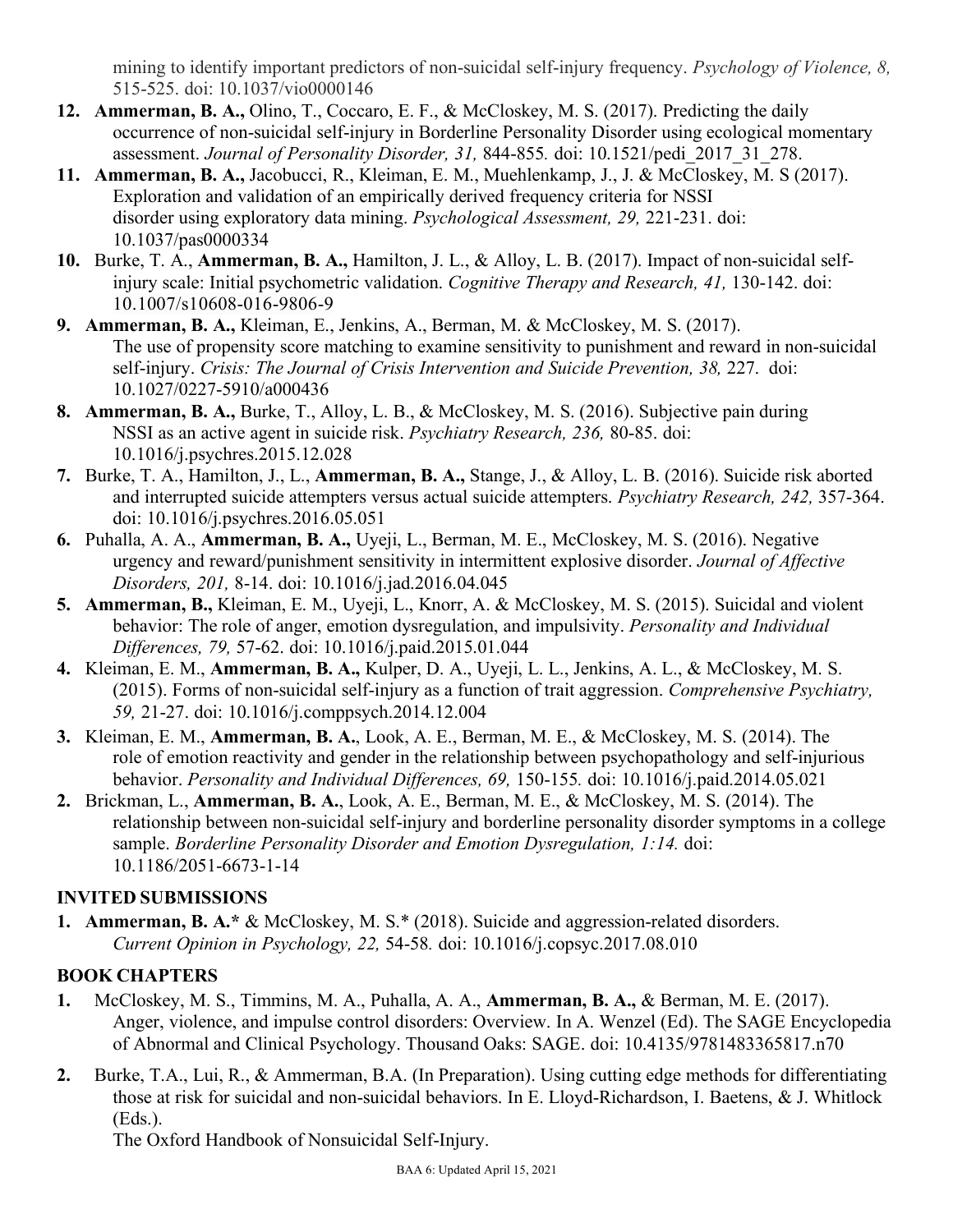**3.** Washburn, J.J., Lengel, G., & Ammerman, B.A. (In Preparation). Nonsuicidal self-injury in the DSM-V. In E. Lloyd-Richardson, I. Baetens, & J. Whitlock (Eds.). The Oxford Handbook of Nonsuicidal Self-Injury.

*Note:*  $* =$  *authors equally contributed to manuscript;*  $\mathcal{Q} =$  graduate student authors;  $* =$  *undergraduate student authors;*

# **ABSTRACTS AND PRESENTATIONS**

#### **INVITED TALKS (N=3)**

- **Ammerman, B.A.** (2020, June). *Examining the Role of Interpersonal Processes in Nonsuicidal Self-Injury.* Keynote speaker for 15th Annual Conference for the International Society for the Study of Self-Injury, Vienna, Austria.
- **Ammerman, B. A.** (2018, June). *The influence of interpersonal stress on non-suicidal self-injury.* Central Institute of Mental Health, Mannheim, Germany.
- **Ammerman, B. A.** (2015, Feb). *Examination of potential correlates and mechanisms of self-injurious behavior.* Mississippi State University Psychology Department Brown Bag.

#### **PUBLISHED ABSTRACTS (N=2)**

- Knorr, A.C., **Ammerman, B.A.,** Hilman, B., Kraus, C., Nemoianu, A., & Strony, R. (2018). Influential predictors of suicide attempts among suicidal ideators following an emergency department visit. *Annals of Emergency Medicine* 72, S23.
- Puhalla, A., Fahlgren, M. K., **Ammerman, B.A.,** Kulper, D., & McCloskey, M.S. (2017). Relationship between heart rate reactivity and in-vivo aggression during provocation. *Psychophysiology*, 54, S162-S162.

### **PAPER PRESENTATIONS (N=36)**

- **Ammerman, B.A.**, Gebhardt, H.M., & Carter, S.P. (2021, March). *A brief intervention targeting suiciderelated communication to reduce suicide risk.* In F. Leifker (Chair). *Cognitive behavioral couple focused interventions to prevent suicide.* Symposium accepted for the 55th Annual Convention for the Association for Behavioral and Cognitive Therapies, New Orleans, Louisiana.
- **Ammerman, B.A.** (2020, November). *Who is at risk?: Investigating the theoretical link between nonsuicidal and suicidal self-injury.* In J. Muehlenkamp (Chair), *Mechanisms influencing the nonsuicidal self-injury (NSSI) and suicide risk.* Symposium submitted for presentation at the 54th Annual Convention for the Association for American Association of Suicidology, Orlando, FL.
- Burke, T.A., **Ammerman, B.A.,** Hamilton, J., Stange, J., & Piccirillo, M.L. (2020, November). *Nonsuicidal self-injury scar concealment from the self and others: Prevalence, correlates, and implications.* In H. Lawrence (Chair), *The unique roles of self-injury imagery and image exposure in assessing and treating self-injurious thoughts and behaviors.* Symposium presented at the 54th Annual Convention for the Association for Behavioral and Cognitive Therapies, Philadelphia, Pennsylvania.
- Carter, S.P., **Ammerman, B.A.,** Gebhardt, H.M., Buchholz, J., & Reger, M.A. (2020, November). *An initial investigation of suicide attempt disclosures among U.S. veterans.* In C. Esposito-Smythers (Chair), *The impact of social factors on the onset and maintenance of self-injurious thoughts and behaviors.*  Symposium presented at the 54<sup>th</sup> Annual Convention for the Association for Behavioral and Cognitive Therapies, Philadelphia, Pennsylvania.
- **Ammerman, B.A.** (2020, November). *Differentiating mechanisms for risky behavior engagement: The unique role of interpersonal stress in self-injurious thoughts and behaviors.* In L. Haliczer (Chair) *Using an interpersonal framework to better understand BPD psychopathology and self-injury.* Symposium presented at the 54<sup>th</sup> Annual Convention for the Association for Behavioral and Cognitive Therapies, Philadelphia, Pennsylvania.

**Ammerman, B.A.,** Lengel, G., & Washburn, J. (2020, June). *Improving the clinical utility of NSSI disorder*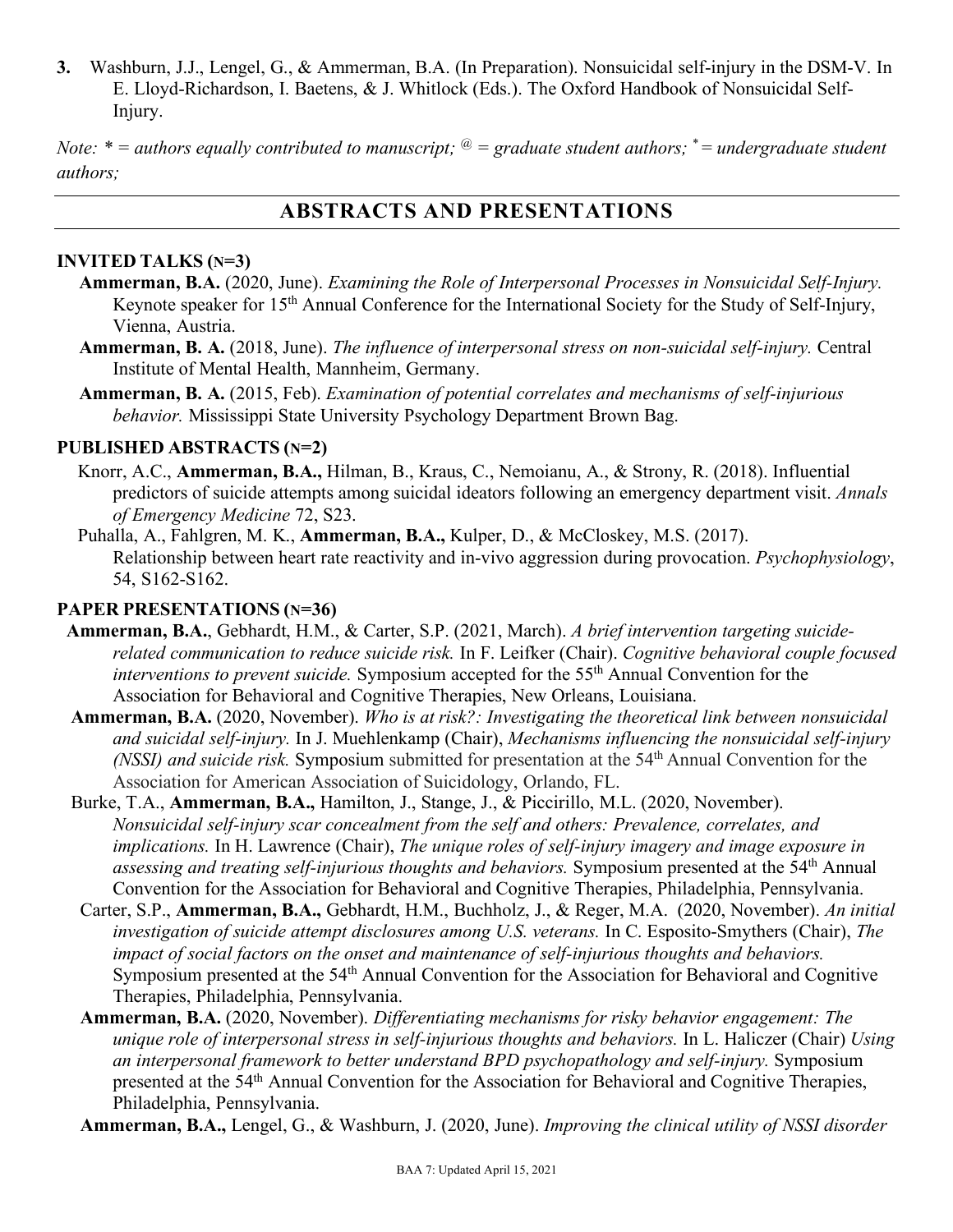*with expert opinions.* In B. Ammerman (Chair) *Integration of expert opinion and lived experiences to improve ISSS classifications.* Symposium presented at the 15<sup>th</sup> Annual Conference for the International Society for the Study of Self-Injury, Vienna, Austria.

- Washburn J., **Ammerman, B.A.,** & Lengel, G. (2020, June). *Understanding the impact of NSSI classifications from those with lived experience.* In B. Ammerman (Chair) *Integration of expert opinion and lived experiences to improve ISSS classifications.* Symposium presented at the 15th Annual Conference for the International Society for the Study of Self-Injury, Vienna, Austria.
- Lengel, G., **Ammerman, B.A.,** & Washburn, J. (2020, June). *Improving the definition of NSSI through expert opinions.* In B. Ammerman (Chair) *Integration of expert opinion and lived experiences to improve ISSS classifications.* Symposium presented at the 15<sup>th</sup> Annual Conference for the International Society for the Study of Self-Injury, Vienna, Austria.
- **Ammerman, B.A.,** Wilcox, K. T.@, & Jacobucci, R. (2019, November) *A nuanced examination of the relationship between social connectedness and suicidal ideation.* In B. Ammerman & R. Jacobucci (Chairs) *Utilizing text mining in clinical research: Novel applications for improving the prediction of psychological distress.* Symposium presented at the 53rd Annual Convention for the Association for Behavioral and Cognitive Therapies, Atlanta, Georgia.
- Park. Y.@, O'Loughlin, C. M.@, Jacobucci, R., & **Ammerman, B.A.** (2019, November). *Examining personspecific reasons for living in the prediction of suicidal ideation: A text mining approach.* In B. Ammerman & R. Jacobucci (Chairs) *Utilizing text mining in clinical research: Novel applications for improving the prediction of psychological distress.* Symposium presented at the 53<sup>rd</sup> Annual Convention for the Association for Behavioral and Cognitive Therapies, Atlanta, Georgia.
- Wilcox, K. T.@, Jacobucci, R., McCloskey, M. S. & **Ammerman, B.A.** (2019, November). *Evaluating personal narratives of interpersonal relationships via text mining to predict nonsuicidal self-injury.*  In B. Ammerman & R. Jacobucci (Chairs) *Utilizing text mining in clinical research: Novel applications for improving the prediction of psychological distress.* Symposium presented at the 53<sup>rd</sup> Annual Convention for the Association for Behavioral and Cognitive Therapies, Atlanta, Georgia.
- **Ammerman, B. A.** (2019, November). *Examining barriers to suicide risk assessment accuracy: The role of non-disclosure.* In B. Ammerman & K. Allen (Chairs) *A translational approach to suicide risk assessment: Novel methodologies with implication for diverse populations and settings.* Symposium presented at the 53rd Annual Convention for the Association for Behavioral and Cognitive Therapies, Atlanta, Georgia.
- Sorgi, K. M.@, Fahlgren M. K.@, Cheung, J. C.@, **Ammerman, B. A.,** & McCloskey, M. S. (2019, November). *Presence and characteristics of suicidal thoughts and behaviors: Comparison of emerging*  adults with differing racial identities. Paper presented at the 53<sup>rd</sup> Annual Convention for the Association for Behavioral and Cognitive Therapies, Atlanta, Georgia.
- **Ammerman, B. A.,** & McCloskey, M. S. (2019, June). *The experience and implications of social reactions to NSSI disclosures.* Paper presented at the 14<sup>th</sup> Annual Conference for the International Society for the Study of Self-Injury, Orlando, Florida.
- **Ammerman, B. A.,** Carter, S. P., Walker, K., Gebhardt, H. M., Rojas, S., M., Duman, C., Reger, G., & Reger, M. A. (2019, April). *Examining local outcomes of Veteran Crisis Line calls among Veterans with suicidal ideation.* Paper presented at the 52nd Annual Conference for the American Association of Suicidology, Denver, Colorado.
- **Ammerman, B. A.**, & Serang, S. (2019, April). *Implementing exploratory mediation to identify NSSI behavior features facilitating the NSSI-suicide connection.* Paper presented at the 52<sup>nd</sup> Annual Conference for the American Association of Suicidology, Denver, Colorado.
- Reger, M. A., Gebhardt, H., Lee, J., **Ammerman, B. A.,** Tucker, R., Matarazzo, B., Wood, A., & Ruskin, D. (2019, April). *Veteran preferences for the Caring Contacts suicide prevention intervention.* Paper presented at the 52nd Annual Conference for the American Association of Suicidology, Denver, Colorado.

**Ammerman, B. A.**, Knorr, A. C., Hileman, B., Carlason, S., & Strony, R. (2018, November). *Differentiating*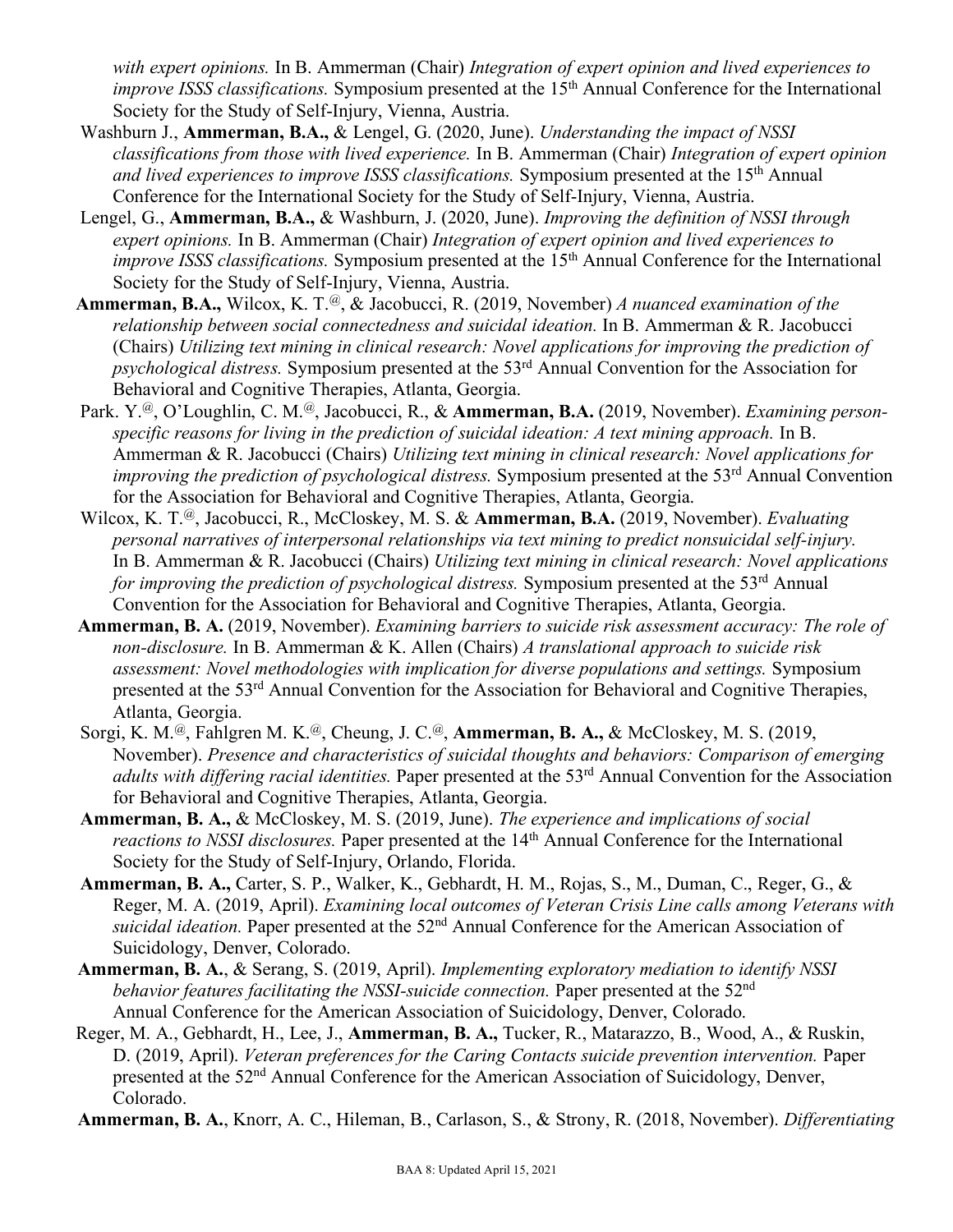*suicide ideators from attempters at an index emergency department visit.* In B. Ammerman (Chair) *Improving risk assessment and treatment planning for suicidal emergency department patients.*  Symposium presented at the 52<sup>nd</sup> Annual Convention for the Association for Behavioral and Cognitive Therapies, Washington, D.C.

- Knorr, A. C., **Ammerman, B. A**., Kraus, C., Nemoianu, A., & Strony, R. (2018, November). *Prospective prediction of suicide attempts among suicidal ideators following an emergency department visit.* In B. Ammerman (Chair) *Improving risk assessment and treatment planning for suicidal emergency department patients.* Symposium presented at the 52<sup>nd</sup> Annual Convention for the Association for Behavioral and Cognitive Therapies, Washington, D.C.
- LaFleur, S. A., Knorr, A. C. **Ammerman, B. A.**, Chen, Q., Hileman, B. & Strony, R. (2018, November). *Identifying important factors in treatment planning for suicidal patients in the emergency department.* In B. Ammerman (Chair) *Improving risk assessment and treatment planning for suicidal emergency department patients.* Symposium presented at the 52<sup>nd</sup> Annual Convention for the Association for Behavioral and Cognitive Therapies, Washington, D.C.
- Knorr, A. C., **Ammerman, B. A.,** Hileman, B., Kraus, C., Nemoaian, A., & Strony, R. (2018, October). *Prospective prediction of suicide attempts among suicidal ideators following an emergency department visit.* Paper presented at the Annual Scientific Assembly for the American College of Emergency Physicians, San Diego, California.
- Westers, N. J., Lewis, S. P., Lloyd-Richardson, E. E., Whitlock, J., Andover, P., Schatten, H., & **Ammerman, B. A.** (2018, June). *ISSS Media & Communications Committee panel discussion: Engaging the media about NSSI reporting & suggestions for guidelines.* Panel presented at the 13<sup>th</sup> Annual Meeting of the International Society for the Study of Self-Injury, Brussels, Belgium.
- Knorr, A. C., LaFleur, S. A., May, N. R., Hi, Y., Yang, X., **Ammerman, B. A.,** & Strony, R. (2017, December). *An investigation of clinical determination of suicide risk for patients presenting to the Emergency Department after suicide attempt using exploratory data mining.* Paper presented at 8<sup>th</sup> National Update on Behavioral Emergencies Conference, Scottsdale, Arizona.
- **Ammerman, B. A.,** Jacobucci, R., Turner, B. J., Serang, S., & McCloskey, M. S. (2017, November). *Quantifying the importance of lifetime frequency versus number of methods used in the consideration of NSSI severity.* In B. Ammerman & T. Burke (Chairs) *Exploratory data mining in clinical research: Demonstrating application in self-injurious thoughts and behaviors.* Symposium presented at the 51<sup>st</sup> Annual Convention for the Association for Behavioral and Cognitive Therapies, San Diego, California.
- Jacobucci, R., Serang, S., & **Ammerman, B.A.** (2017, November). *Multivariate approaches to exploratory data mining with the application of exploratory mediation for self-injury.* In B. Ammerman & T. Burke (Chairs) *Exploratory data mining in clinical research: Demonstrating application in self-injurious thoughts and behaviors.* Symposium presented at the 51<sup>st</sup> Annual Convention for the Association for Behavioral and Cognitive Therapies, San Diego, California..
- Burke, T. A., Jacobucci, R., **Ammerman, B.A.,** Hamilton, J. L., & Alloy, L. B. (2017, November). *Using exploratory data mining to compare importance of risk factors in predicting recent versus former history of non-suicidal self-injury.* In B. Ammerman & T. Burke (Chairs) *Exploratory data mining in clinical research: Demonstrating application in self-injurious thoughts and behaviors.* Symposium presented at the 51st Annual Convention for the Association for Behavioral and Cognitive Therapies, San Diego, California.
- Kleiman, E.M., Jacobucci, R., **Ammerman, B.A.,** Turner, B.J., Beale, E.E., Fedeor, S., Huffman, J.C., & Nock, M. K. (2017, November). *What affect states are most strongly associated with suicidal ideation? A real-time monitoring, exploratory data mining study.* In B. Ammerman & T. Burke (Chairs) *Exploratory data mining in clinical research: Demonstrating application in self-injurious thoughts and behaviors.* Symposium presented at the 51<sup>st</sup> Annual Convention for the Association for Behavioral and Cognitive Therapies, San Diego, California.
- **Ammerman, B. A.** & McCloskey, M. S. (2017, June). *What should we consider as important outcomes? Further exploration of the NSSI Disorder frequency criteria.* Paper presented at the 12<sup>th</sup> Annual Meeting of the International Society for the Study of Self-Injury, Philadelphia, Pennsylvania.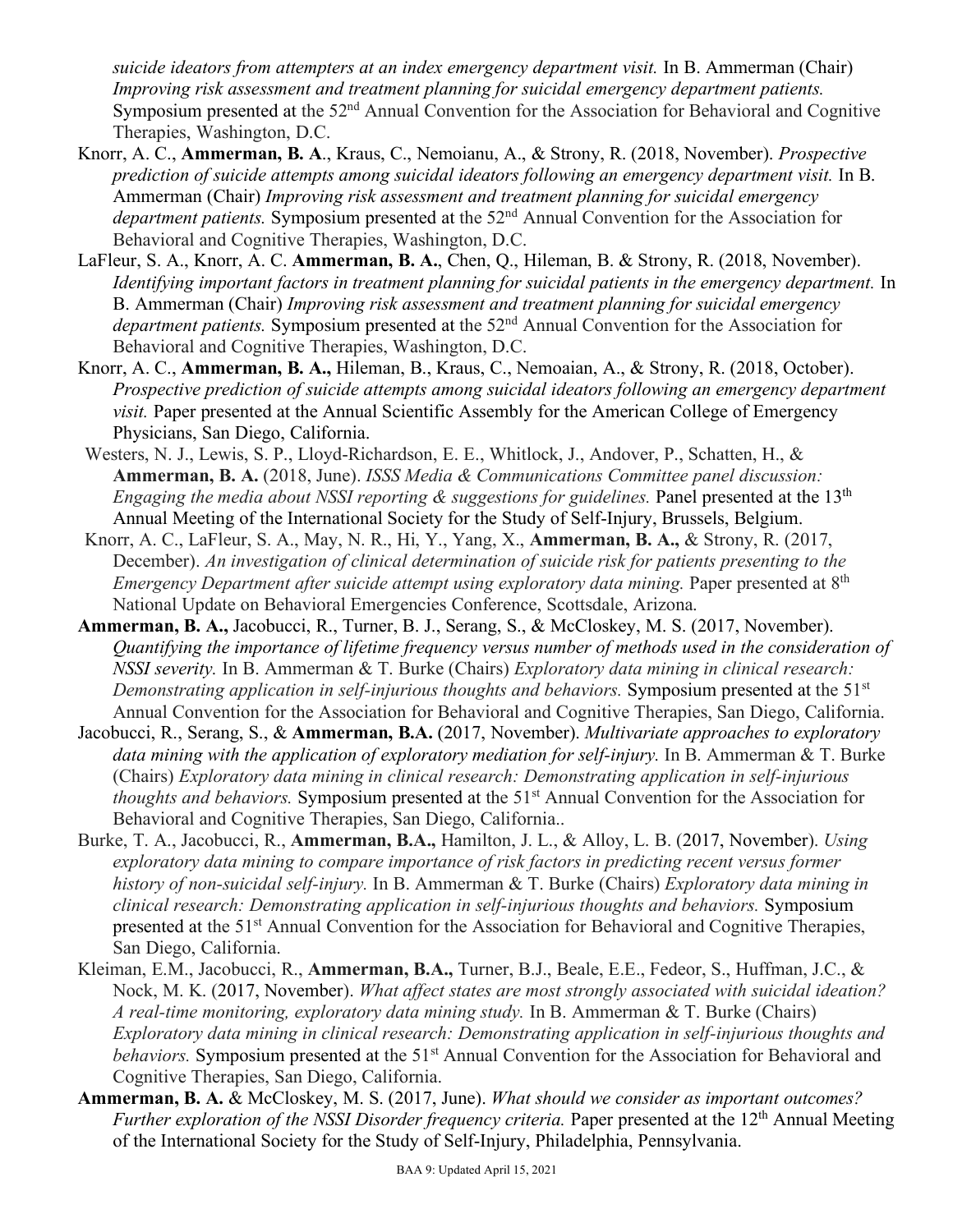- **Ammerman, B. A.,** Berman, M., & McCloskey, M. S. (2017, April). *The impact of a behavioral analogue on self-injury on mood: The combined effect of nonsuicidal and suicidal self-injury.* Paper presented at the 50<sup>th</sup> Annual Conference of the American Association of Suicidology, Phoenix, Arizona.
- Burke, T. A., Jacobucci, R., **Ammerman, B. A.,** Piccirillo, M., McCloskey, M.S., & Alloy, L. B. (2017, April). *Identifying the relative importance of non-suicidal self-injury features in predicting suicidal ideation and behavior using exploratory data mining.* Paper presented at the 50<sup>th</sup> Annual Conference of the American Association of Suicidology, Phoenix, Arizona.
- **Ammerman, B. A.,** Olino, T. M., Cocarro, E. F., McCloskey, M. S. (2016, October). *Predicting nonsuicidal self-injury in borderline personality disorder using ecological momentary assessment.* In E. Kleiman & B. Turner (Chairs) *How can recent technological advances help us better understand risk for suicide and nonsuicidal self-injury?: Cutting-edge research using real-time monitoring methodology*. Symposium presented at the 50th Annual Convention for the Association for Behavioral and Cognitive Therapies, New York, New York.
- **Ammerman, B. A.,** Jacobucci, R., Kleiman, E. M., Muehlenkamp, J., J. & McCloskey, M. S. (2015, November). *The exploration and validation of an empirically derived frequency criteria for NSSI Disorder.* In E. Kleiman & A. Miller (Chairs) *Understanding suicidal and non-suicidal self-injury among adolescents and emerging adults: Recent innovations and future directions.* Symposium presented at the 49th Annual Convention for the Association for Behavioral and Cognitive Therapies, Chicago, Illinois.
- **Ammerman, B. A.,** DeBald, E., Kretowicz, A., Knorr, A. C., Uyeji, L. L., Fahlgren M. K., & McCloskey, M.S. (2015, November). *The impact of NSSI age of onset on NSSI severity and suicidality.* Paper presented at Suicide and Self-Injury Special Interest Group meeting at the 49th Annual Convention for the Association for Behavioral and Cognitive Therapies, Chicago, Illinois.
- Knorr, A. C., **Ammerman, B. A.,** Jenkins, A. L., Debald, E., & McCloskey, M.S. (2015, November). *The*  role of number of methods and preferred NSSI method across the suicidality continuum. Paper presented at Suicide and Self-Injury Special Interest Group Meeting at the 49th Annual Convention for the Association for Behavioral and Cognitive Therapies, Chicago, Illinois.
- **Ammerman, B.** & McCloskey, M. S. (2014, May). *The use of laboratory paradigms to assess selfharm.* Paper presented at the 26<sup>th</sup> Annual Conference of the Association for Psychological Science, San Francisco, California.
- **Ammerman, B**., & Gordon, K. (2011, April). *Emotional reactions to physical pain among individuals with a history of trauma.* Paper presented at NDSU Psychology Department Colloquium Lecture Series, Fargo, ND.

### **POSTERS (N= 53)**

- Park. Y.@, & **Ammerman, B.A.** (2021, Mar). Improving our understanding of stigmatizing attitudes and disclosure reactions towards self-injurious thoughts and behaviors. Poster submitted for presentation at the 16th Annual Conference for the International Society for the Study of Self-Injury, Vienna, Austria.
- O'Loughlin, C.M.@, **Ammerman, B.A.** (2021, Mar). Development and validation of the Self-Injury Stigma Scale. Poster submitted for presentation at the 55<sup>th</sup> Annual Convention for the Association for Behavioral and Cognitive Therapies, New Orleans, Louisiana.
- Park. Y.<sup>@</sup>, & **Ammerman, B.A.** (2021, Mar). Public versus internalized stigma and suicide risk: A comparison between a community and veteran sample with a history of nonsuicidal self-injury. Poster submitted for presentation at the 55<sup>th</sup> Annual Convention for the Association for Behavioral and Cognitive Therapies, New Orleans, Louisiana.
- Knorr A.,C.@, & **Ammerman, B.A.** (2021, Mar). Investigating moderating role of social support in the relationship between perceived stress and suicidal ideation history, recency, and frequency. Poster submitted for presentation at the 55<sup>th</sup> Annual Convention for the Association for Behavioral and Cognitive Therapies, New Orleans, Louisiana.

Hammond, R.\*, Park. Y.@, Knorr A.,C.@, **Ammerman, B.A.** (2021, Mar). Investigating the roles of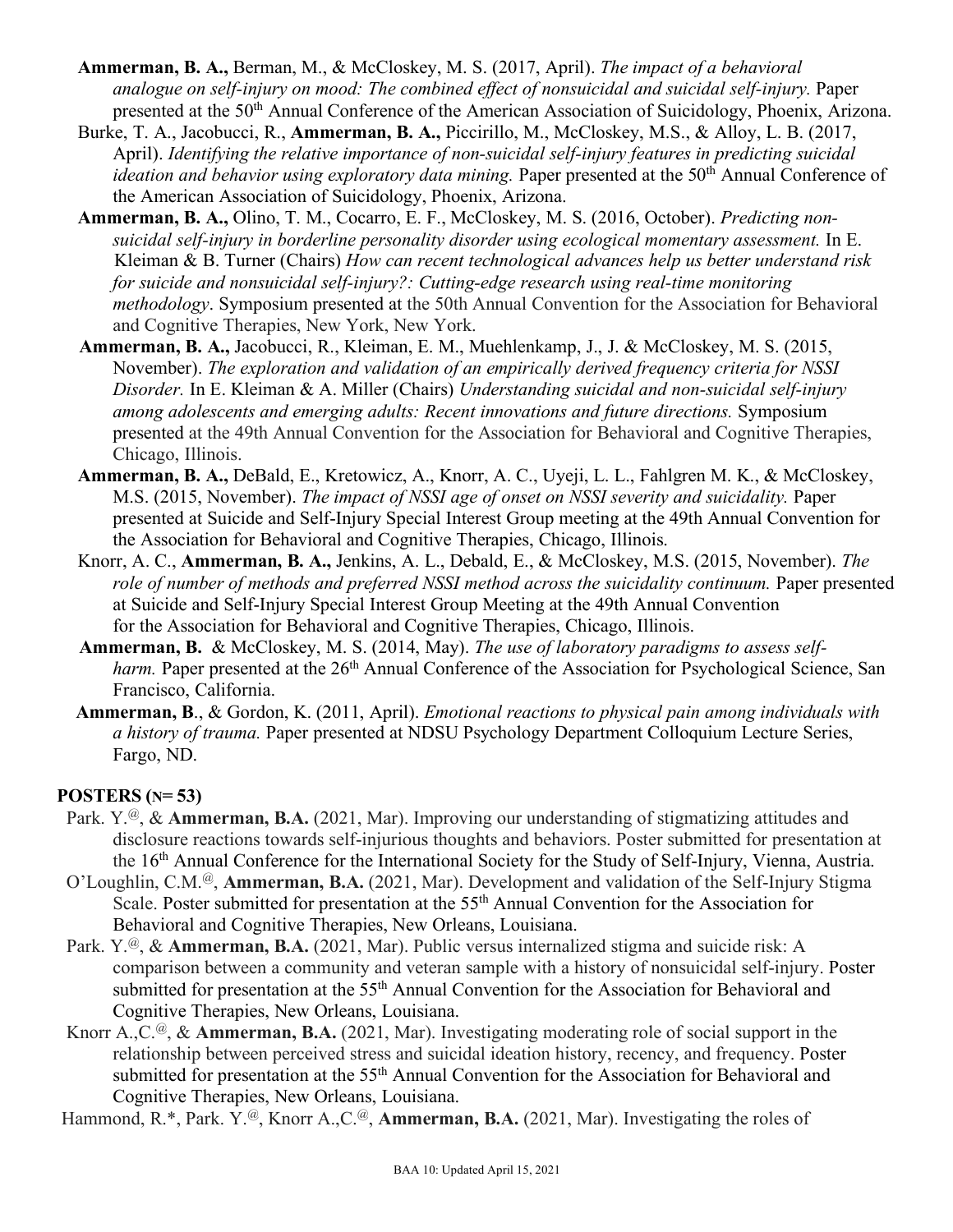intrapersonal and interpersonal distress about nonsuicidal self-injury on treatment seeking in college students. Poster submitted for presentation at the 55th Annual Convention for the Association for Behavioral and Cognitive Therapies, New Orleans, Louisiana.

- Knorr, A. C.<sup>@</sup>, Behrens, B.,<sup>@</sup> Ammerman, B. A. (2020, Nov.). The impact of unique social relationships in new onsets of suicidal ideation in adolescents. Poster submitted for presentation at the 54th Annual Convention for the Association for American Association of Suicidology, Orlando, FL.
- Thornton, K.\* & **Ammerman, B. A.** (2020, Nov.) Negative Disclosure Reactions Among Undergraduates with Co-Occurrences of NSSI and Sexual Assault. Poster submitted for presentation at the 54<sup>th</sup> Annual Convention for the Association for American Association of Suicidology, Orlando, FL.
- Park, Y.@, & **Ammerman, B.A.** (2020, Nov.). *For better or worse?: The role of cognitive flexibility in the association between non-suicidal self-injury and suicide attempt.* Poster submitted for presentation at the 54th Annual Convention for the Association for American Association of Suicidology, Orlando, FL.
- Knorr, A. C.@, **Ammerman, B. A.,** Hoff, N., Congelio, L., Unger, K., & Strony, R. (2020, August). *The decision to help-seek immediately following a suicide attempt: Prevalence and correlates within an emergency department sample*. Poster presented at the Suicide and Self-injury Special Interest Group at the 54th Annual Association for Behavioral and Cognitive Therapies Annual Convention, Philadelphia, PA.
- Cheung, J. C.@, **Ammerman, B.A.,** Jenkins, A., Sorgi, K.@, & McCloskey, M. S. (2020, June). *Psychometric evaluation and validation of the Form and Function Self-Injury Scale (FAFSI).* Poster presented at the 15<sup>th</sup> Annual Conference for the International Society for the Study of Self-Injury, Vienna, Austria. (Conference cancelled due to COVID-19).
- O'Loughlin, C.M.@, & **Ammerman, B.A.** (2020, May). *Emotion reactivity, emotion regulation, and suicidality among those with a recent history of nonsuicidal self-injury.* Poster presented at the 54<sup>th</sup> Annual Convention for the Association for Behavioral and Cognitive Therapies, Philadelphia, Pennsylvania.
- Park, Y.@, & **Ammerman, B.A.** (2020, May). *Cognitive flexibility and its relations to persistence of nonsuicidal self-injury.* Poster presented at the 54<sup>th</sup> Annual Convention for the Association for Behavioral and Cognitive Therapies, Philadelphia, Pennsylvania.
- Hammond, R.<sup>\*</sup>, Park, Y. P.<sup>@</sup>, O'Loughlin, C. M.<sup>@</sup>, & **Ammerman, B. A.** (2020, Nov). *Impact of prevention efforts on self-injurious thoughts and behaviors during college.* Poster presented at the 54<sup>th</sup> Annual Convention for the Association for Behavioral and Cognitive Therapies, Philadelphia, Pennsylvania.
- Thornton, K.\* , & **Ammerman, B.A.** (2020, Nov). *The impact of NSSI and sexual assault co-occurrence on* disclosure characteristics. Poster presented at the 54<sup>th</sup> Annual Convention for the Association for Behavioral and Cognitive Therapies, Philadelphia, Pennsylvania.
- Glein, R.M.<sup>\*</sup>, O'Loughlin, C.M.<sup>\*</sup>, & **Ammerman, B.A.** (2020, Nov). *The relationship between risky* behavior engagement and related distress with past-year suicidal ideation. Poster presented at the 54<sup>th</sup> Annual Convention for the Association for Behavioral and Cognitive Therapies, Philadelphia, Pennsylvania.
	- Hammond, R.<sup>\*</sup>, Park, Y. P.<sup>@</sup>, O'Loughlin, C. M.<sup>@,</sup> & **Ammerman, B. A.** (2020, April.). *Impact of prevention efforts on self-injurious thoughts and behaviors during college.* [Conference cancelled]. Poster accepted for presentation at 53<sup>rd</sup> Annual Conference for the American Association of Suicidology, Portland, Oregon.
	- O'Loughlin, C. M.,@ & **Ammerman, B. A.** (2020, April.). *Stigma as a predictor of mental health treatment-seeking behavior among those with a history of suicidality.* [Conference cancelled]. Poster accepted for presentation at 53rd Annual Conference for the American Association of Suicidology, Portland, Oregon.
	- Park. Y. P.@ & **Ammerman, B. A.** (2020, April). *The influences of internalized stigma of suicide on pastyear suicidal ideation in veterans.* [Conference cancelled]. Poster accepted for presentation at 53rd Annual Conference for the American Association of Suicidology, Portland, Oregon.
	- Knorr, A. C., Huang, C., Luxardo, D., Congelio, L., Hoff, N., **Ammerman, B. A.,** Kraus, C., Nemoianu, A.,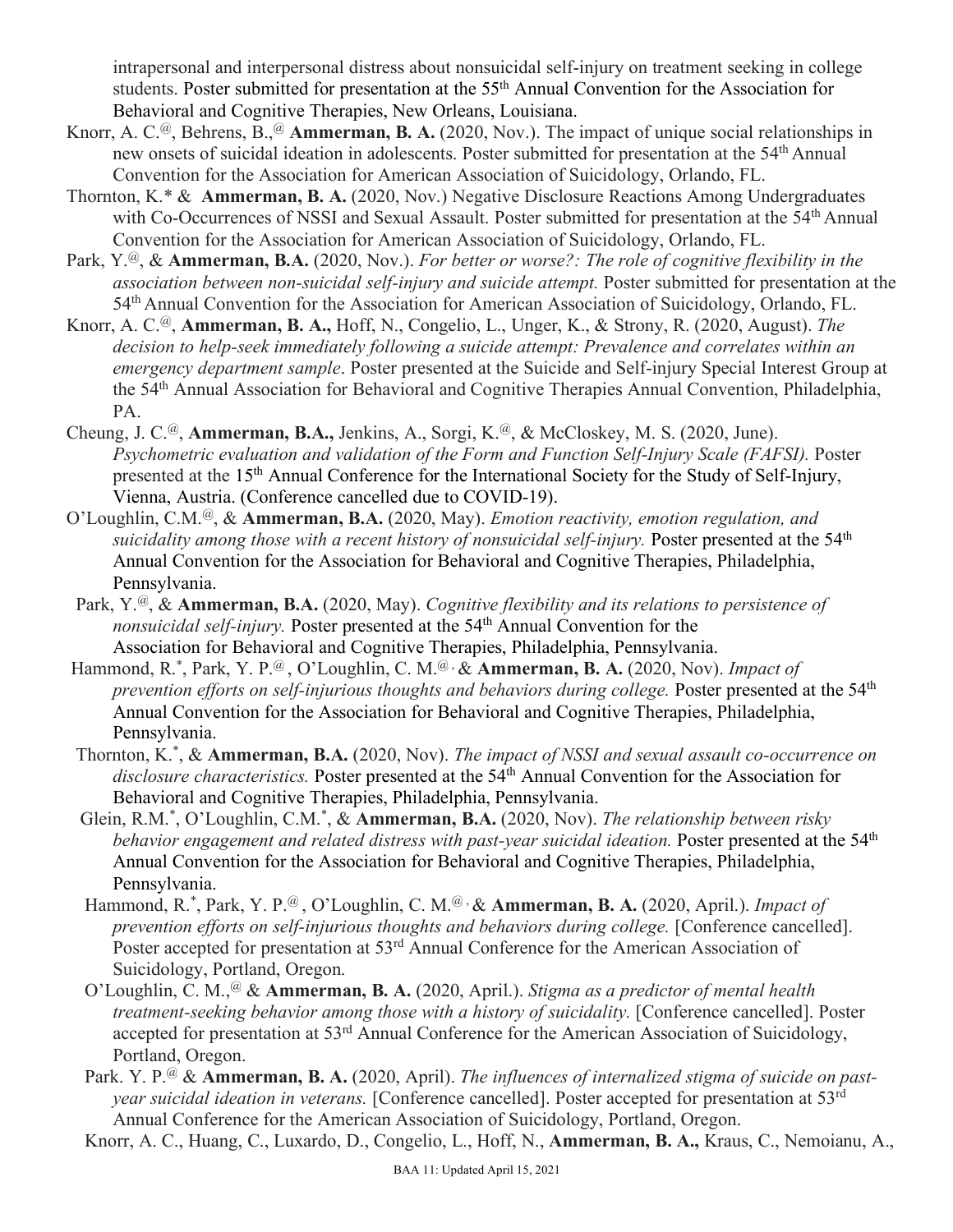& Strony, R. (2019, Nov.). *Predictors of return Emergency Department visit for a psychiatric complaint among patients presenting to the Emergency Department after suicide attempt.* Poster presented at the Suicide and Self-Injury Special Interest Group at the Association for Behavioral and Cognitive Therapies 53rd Annual Conference, Atlanta, GA.

- O'Loughlin, C. M.@ & **Ammerman, B. A**. (2019, Nov.). *The overlap of non-suicidal self-injury and sexual assault: Implications for severity.* Poster presented at the Association for Behavioral and Cognitive Therapies 53rd Annual Conference, Atlanta, GA.
- Park, Y.@, Hong, M.@, Sorgi, K. M.@, Jacobucci, R., McCloskey M. S., & **Ammerman B. A**. (2019, Nov.). *An exploratory examination of the most dangerous forms of nonsuicidal self-injury.* Poster presented at the 53rd Annual Convention for the Association for Behavioral and Cognitive Therapies, Atlanta, Georgia.
- **Ammerman, B. A.,** & Reger, M. A. (2019, May). *Evaluation of prevention efforts and risk factors among Veteran suicide decedents who died by firearm.* Poster presented at the Veterans Affairs Puget Sound Research Day, Seattle, Washington.
- O'Loughlin, C.M.@, Park, Y.@, & **Ammerman, B. A.** (2019, April). *Engaging in NSSI around others: A protective factor for suicidality?* Poster presented at the 52<sup>nd</sup> Annual Conference for the American Association of Suicidology, Denver, Colorado.
- Park, Y.@, O'Loughlin, C.M.@, & **Ammerman, B. A.** (2019, April). *Past year experiences of non-suicidal*  self-injury and suicide ideation: The impact of negative reactions and perceived support. Poster presented at the 52nd Annual Conference for the American Association of Suicidology, Denver, Colorado.
- Sorgi, K. M.@, Fahlgren, M. K.@, Puhalla, A. A.@, **Ammerman, B. A.,** & McCloskey, M. S. (2018, Nov). *Interrelations between interpersonal-psychological risk factors, aggression, and non-suicidal selfinjury.* Poster presented at the 52<sup>nd</sup> Annual Convention for the Association for Behavioral and Cognitive Therapies, Washington, D.C.
- **Ammerman, B. A.,** O'Hayer, C. V. F., Bierhoff, J. A., Edouard, G., & Bennett, D. S. (2017, Nov). *DBT for people living with HIV: A pilot study to reduce depression and suicidality.* Poster presented at the annual conference of the International Society for the Improvement and Teaching of Dialectical Behavior Therapy, San Diego, California.
- Knorr, A. C., LaFleur, S. A., May, N. R., Hi, Y., Yang, X., **Ammerman, B. A.,** & Strony, R. (2017, Nov). *An investigation of clinical determination of suicide risk for patients presenting to the Emergency Department after suicide attempt using exploratory data mining.* Poster presented at the Suicide and Self-Injury Special Interest Group at the 51<sup>st</sup> Annual Convention for the Association for Behavioral and Cognitive Therapies, San Diego, California.
- Knorr, A. C., Morris, P. E., **Ammerman, B. A.,** & McCloskey, M.S. (2017, June). *Preliminary support for classifying self-injurers by recency: A comparison of suicide risk factors within a prospective sample.* Poster presented at the 12<sup>th</sup> Annual Meeting of the International Society for the Study of Self-Injury, Philadelphia, Pennsylvania.
- Puhalla, A., Fahlgren, M. K., **Ammerman, B.A.,** Kulper, D., & McCloskey, M.S. (2017, May). *Relationship between heart rate reactivity and in-vivo aggression during provocation.* Poster accepted for presentation at the Annual Meeting of the Society of Physiological Research, Vienna, Austria.
- **Ammerman, B. A.,** Burke, T. A., Alloy, L. B. & McCloskey, M. S. (2017, April). *Re-examining the interpersonal psychological theory of suicide in suicidal thoughts and behaviors: The unique role of fearlessness about death.* Poster presented at the 50<sup>th</sup> Annual Conference of the American Association of Suicidology, Phoenix, Arizona.
- Burke, T. A., **Ammerman, B.A.,** McArthur, B. A., Yui, A, McCloskey, M. S., & Alloy, L. B. (2017, April). *The influence of non-suicidal self-injury frequency on trajectories of depressive symptoms on suicidal ideation from late adolescence to young adulthood.* Poster presented at the 50<sup>th</sup> Annual Conference of the American Association of Suicidology, Phoenix, Arizona.
- **Ammerman, B.A.,** Fahlgren, M. K., Pendleton, B., Puhalla, A C., & McCloskey, M.S. (2016, Oct). *The relationship between childhood maltreatment and self-injurious thoughts and behaviors in*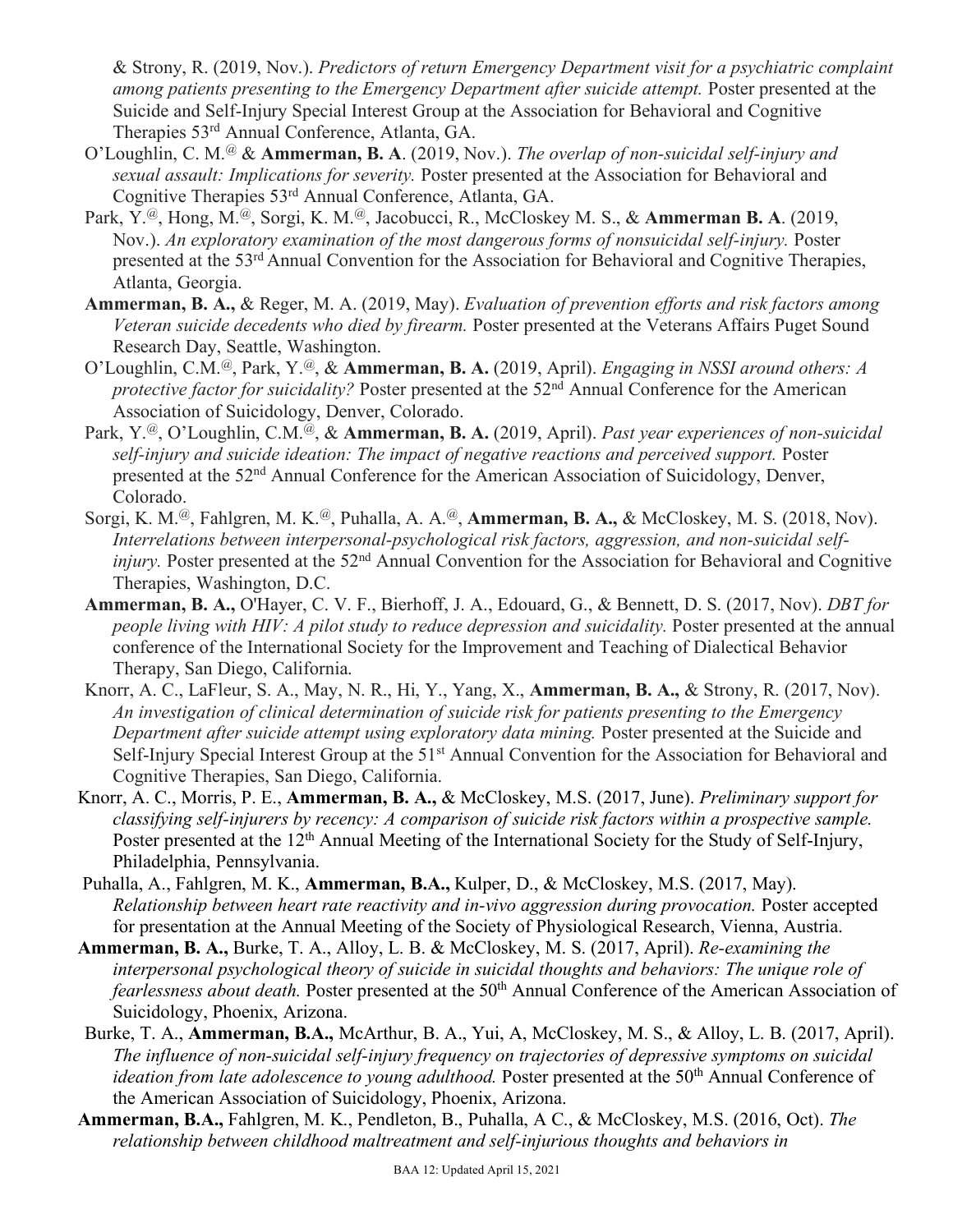*intermittent explosive disorder.* Poster presented at the 50<sup>th</sup> Annual Convention for the Association for Behavioral and Cognitive Therapies, New York, New York.

- Puhalla, A. A., Fahlgren M. K., **Ammerman, B. A.,** Uyeji, L. L., Kulper, D., & McCloskey, M. S. (2016, Oct). *Relationship between sympathovagal balance and reactive anger among those with intermittent explosive disorder.* Poster presented at the 50<sup>th</sup> Annual Convention for the Association for Behavioral and Cognitive Therapies, New York, New York.
- Fahlgren, M. K., Morris, P. E., **Ammeerman, B. A.,** Puhalla, A. A., Uyeji, L. L. & McCloskey, M. S. (2016, Oct). *Predictors of treatment outcomes in Cognitive Restructuring, Relaxation, and Coping Skills Training for intermittent explosive disorder.* Poster presented at the Forensic Issues and Externalizing Behaviors Special Interest Group at the 50<sup>th</sup> Annual Convention for the Association for Behavioral and Cognitive Therapies, New York, New York.
- **Ammerman, B. A.,** Jacobucci, R., & McCloskey, M. S. (2016, June). *The prediction of non-suicidal selfinjury frequency using random forests.* Poster presented at the 11<sup>th</sup> Annual Meeting of the International Society for the Study of Self-Injury, Eau Claire, Wisconsin.
- Knorr, A. C., **Ammerman, B. A**., Scanlon, F. A. Fahlgren, F. K., Uyeji, L. U., & McCloskey, M. S. (2016, May). *The role of general and specific ruminative tendencies across the suicidality continuum.* Poster accepted for presentation at the 50th Annual Convention for the Association for Behavioral and Cognitive Therapies, New York, New York.
- Puhalla, A. A., Knorr, A. C., **Ammerman, B. A.,** Uyeji, L. L., Fahlgren, M.K., & McCloskey, M. S. (2015, Nov). *Acute alcohol intoxication and risk taking among women with intermittent explosive disorder.* Poster presented at the 49th Annual Convention for the Association for Behavioral and Cognitive Therapies, Chicago, Illinois.
- Knorr, A. C., Hamilton, A. J., **Ammerman, B. A.,** & McCloskey, M. S. (2015, Nov). *Predicting status along the suicidality continuum among those with a history of non-suicidal self-injury.* Poster presented at the 49th Annual Convention for the Association for Behavioral and Cognitive Therapies, Chicago, Illinois.
- **Ammerman, B. A.,** Steinberg, L., & McCloskey. M. S. (2015, July). *Risk-taking behavior and suicidality: The unique role of adolescent drug use.* Poster presented at the IASR/AFSP International Summit on Suicide Research, New York City, New York.
- McCloskey, M. S., Jenkins, A. L., **Ammerman, B. A.,** Uyeji, L.L., Puhalla, A. A., & Knorr, A.C. (2015, June). *Nonsuicidal self-injury among individuals with DSM-V intermittent explosive disorder*. Poster presented at the 10<sup>th</sup> Annual Meeting of the International Society for the Study of Self-Injury, Heidelberg, Germany.
- **Ammerman, B.,** Kleiman, E., Look, A., Wilson, S., Kulper, D., & Uyeji, L. (2014, Nov). *The role of emotion reactivity and gender in the relationship between psychopathology and self-injurious behavior.* Poster presented at the 48<sup>th</sup> Annual Conference for the Association for Behavioral and Cognitive Therapies, Philadelphia, Pennsylvania.
- Jenkins, A. L., Warner, C. R., **Ammerman, B.,** McCloskey, M. (2014, Nov). *Laboratory assessment of self-aggression differentiates self-injurers with and without comorbid suicidal behavior.* Poster presented at the 48th Annual Conference for the Association for Behavioral and Cognitive Therapies, Philadelphia, Pennsylvania.
- Uyeji, L., Kleiman, E., Kulper, D., **Ammerman, B.,** Wilson, S., & McCloskey, M. (2014, Nov). *Trait*  aggression as a predictor of hitting forms of non-suicidal self-injury. Poster presented at the 48<sup>th</sup> Annual Conference for the Association for Behavioral and Cognitive Therapies, Philadelphia, Pennsylvania.
- **Ammerman, B.,** Jenkins, A. L., Berman, M. E., & McCloskey, M. S. (2014, June). *Sensitivity to reward*  and punishment among college students with a history of non-suicidal self-injury. Poster presented at the 9th Annual Meeting of the International Society for the Study of Self-Injury, Chicago, Illinois.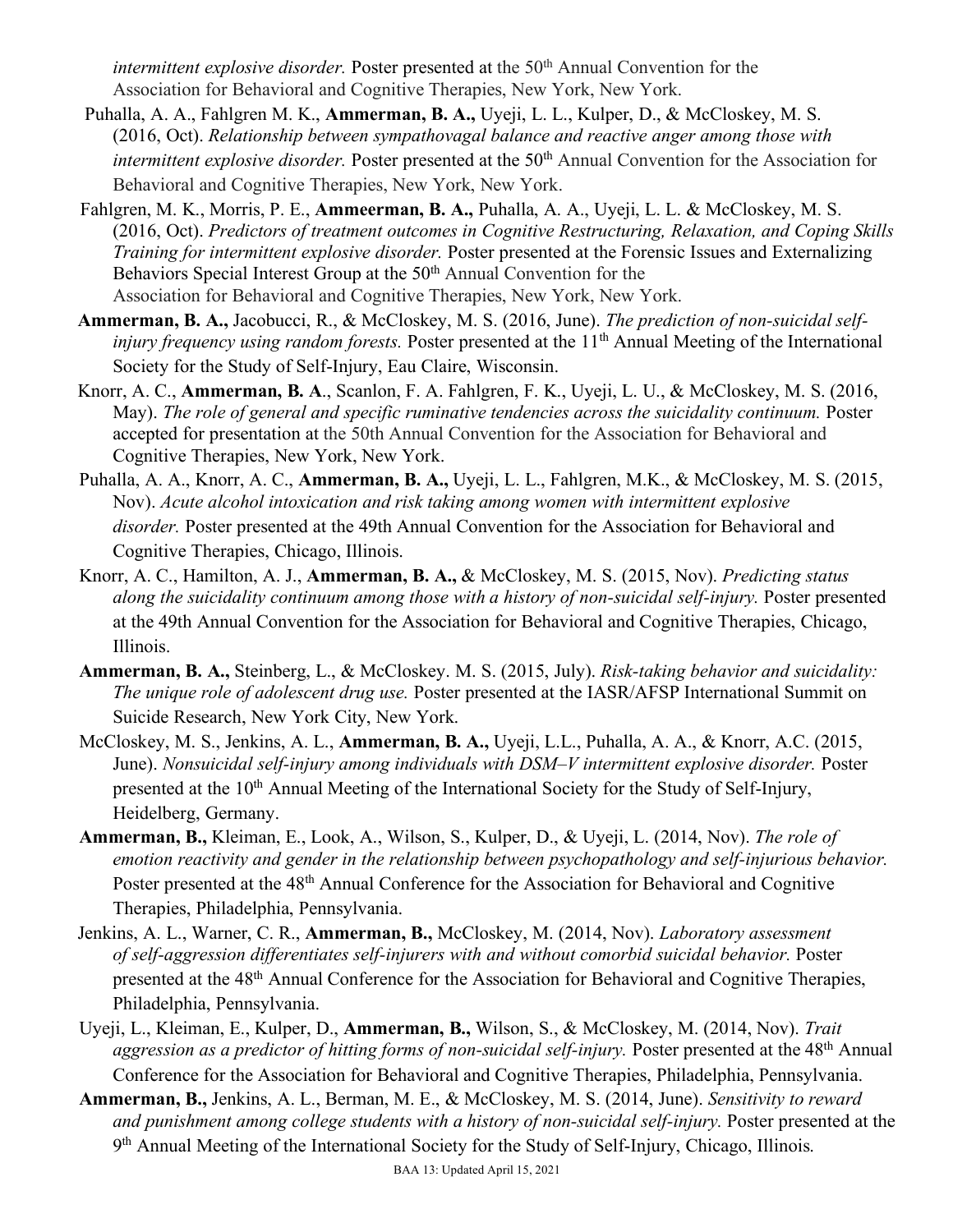- **Ammerman, B.,** Kleiman, E., Uyeji, L., Corraco, E., & McCloskey, M. (2014, April). *The role of childhood abuse in the relationship between self and other-directed aggression.* Poster presented at the 47th Annual Conference of the American Association of Suicidology, Los Angeles, California.
- **Ammerman, B.,** & Brown, S. (2013, June). *The role of self and parental criticism in non-suicidal selfinjury.* Poster presented at 8<sup>th</sup> Annual Meeting of the International Society for the Study of Self-Injury, Vancouver, B. C., Canada.
- **Ammerman, B.,** & Harton H. C. (2013, May). *Social reactions upon disclosure of sexual assault: Does victim acknowledgement matter?* Poster presented at Midwestern Psychological Association, Chicago, Illinois.
- Garceau, T., **Ammerman, B.,** Stuck, D., Harton, H. C., & Schwab, N. (2103, May). *Are we who we think we are: Self-report measures as predictors of behaviors.* Poster presented at Midwestern Psychological Association, Chicago, Illinois.
- **Ammerman, B.**, & Harton H. C. (2013, April). *Positive and negative social support: Are there differences in sexual victimization and re-victimization.* Poster presented at University of Northern Iowa 6th Annual Graduate Student Research Symposium, Cedar Falls, Iowa.
- **Ammerman, B**., Harton, H. C., & Schwab, N. (2013, January). *Sex, alcohol, and exercise: How ignorance impacts college students' health.* Poster presented at Society for Personality and Social Psychology, New Orleans, Louisiana.
- **Ammerman, B**., & Brown, S. (2012, May). *Perceived support in individuals who engage in non-suicidal self-injury.* Poster presented at Midwestern Psychological Association, Chicago, Illinois.
- **Ammerman, B**., Schwab, N., & Harton, H. C. (2012, May). *Engaging in risky sexual behavior: The role of agreeableness*. Poster presented at Midwestern Psychological Association, Chicago, Illinois.
- Roll, S., **Ammerman, B**., Harton, H. C., Schwab, N. (2012, May). *Extraversion and predicted number of sexual partners.* Poster presented at Midwestern Psychological Association, Chicago, Illinois.
- **Ammerman, B**., Schwab, N., & Harton, H. C. (2012, April). *Perception of peers' attitudes on sexual activity in first-year undergraduates.* Poster presented at College of Science and Behavioral Science Research Conference, Cedar Falls, Iowa.
- Nalan, K., Zellhoefer, A., **Ammerman, B**., Bower, J., Croghan, A., & Brown, S. (2012, April). *Personality correlates of mental illness stigma.* Poster presented at College of Science and Behavioral Science Research Conference, Cedar Falls, Iowa.
- Thompson, A., Croghan, A., Scott, J., Paige, Z., **Ammerman, B**., Zellhoefer, A., & Lefler, E. (2011, Nov). *Effects of ADHD stigma on anticipated behavior: A preliminary analysis.* Poster presented at Association for Cognitive and Behavioral Therapists, Toronto, Canada.
- **Ammerman, B**., Bresin, K., & Gordon, K. (2010, March). *No pain, no change: Changes in affect following physical pain.* Poster presented at Red River Psychology Conference, Fargo, ND.

*Note: @ = graduate student authors;* \* = *undergraduate student authors;* 

### **MEDIA FEATURES**

- Persaud, J., & Bruggen P. (2020, April 21). Some may seek to die by suicide from catching coronavirus. Retrieved from https://www.psychologytoday.com/gb/blog/slightly-blighty/202004/some-may-seek-diesuicide-catching-coronavirus
- Kusterbeck, S. (2018). Suicide risk in ED Thorough assessment can derail litigation. *ED Legal Letter, 29*  (11), 121-132.

 Brunk, D. (2018, October 2). Previous psychiatric admissions predict suicide attempts. *Emergency Medicine.* Retrieved from https://www.mdedge.com/emed-journal/article/176171/mentalhealth/previous-psychiatric-admissions-predict-suicide-attempts.

BAA 14: Updated April 15, 2021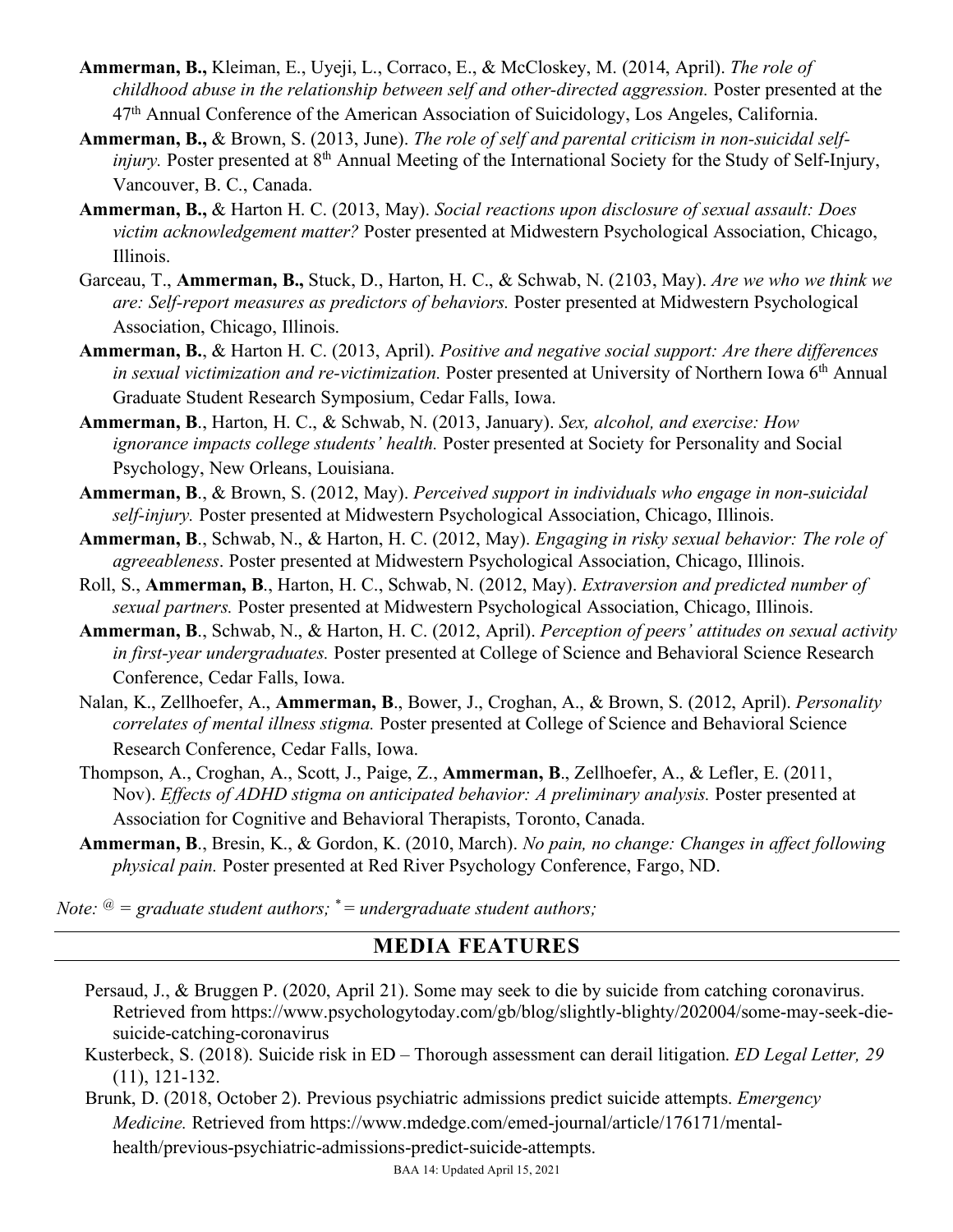- *Notre Dame researchers to tackle autism, preeclampsia, and more through new funding.* (September 2018). Retrieved from https://research.nd.edu/news/notre-dame-researchers-to-tackle-autism-preeclampsia-andmore-through-new-funding/#.W5KRotosg\_w.twitter
- Colino, S. (2018, January 31). 6 things you didn't know about self-injury. *U.S. News & World Report.*  Retrieved from https://health.usnews.com/wellness/articles/2018-01-31/6-things-you-didnt-know-aboutself-injury

## **PROFESSIONAL SOCIETY AND CONFERENCE SERVICE**

- **International Consortium for the Study of Self-Injury in Everyday Life (ICS-SEL), Member** Summer 2019-2021; **Co-Chair** Fall 2021-Present
- **Clinical Science Early Career Path Author,** Society for the Science of Clinical Psychology Newsletter, Fall 2019

**Symposium Discussant,** November 2109, *Cognition and emotion in self-injury and suicide: Evidence for novel state and trait risk markers from "objective" assessment and intensive longitudinal designs.*  Symposium presented at the 53<sup>rd</sup> Annual Convention for the Association for Behavioral and Cognitive Therapies.

**Student Poster Competition Reviewer,** April 2019, 52nd Annual Conference of the American Association of Suicidology

**Session Moderator,** April 2019, 52<sup>nd</sup> Annual Conference of the American Association of Suicidology **DSM NSSI Disorder Workgroup Member,** Quarterly meetings, Fall 2017-Present

- **Media and Communication Committee Member,** Fall 2014 Spring 2019, Quarterly meetings, International Society for the Study of Self-Injury
- Submission Reviewer, December 2018, 52<sup>nd</sup> Annual Conference of the American Association of Suicidology
- **Submission Reviewer,** November 2017, 51<sup>st</sup> Annual Conference of the American Association of Suicidology

**Conference Chair**, June 2017, 12<sup>th</sup> Annual Meeting of the International Society for the Study of Self-Injury

**Submission Reviewer, April 2017, 12<sup>th</sup> Annual Meeting of the International Society for the Study Self-**Injury

**Session Moderator,** April 2017, 50<sup>th</sup> Annual Conference of the American Association of Suicidology

- **Mentorship Program Mentor,** Spring 2016 Spring 2017, International Society for the Study of Self-Injury
- **Mentorship Program Committee Member,** Spring 2016 Summer 2016, International Society for the Study of Self-Injury

**Student Poster Competition Reviewer,** Spring 2015, Society for a Science of Clinical Psychology

ABCT Local Area Committee, November 2014, 48<sup>th</sup> Annual Conference for the Association for Behavioral and Cognitive Therapies

**Student Research Award Reviewer,** Spring 2014, Association for Psychological Science Student Caucus

# **REVIEW EXPERIENCE**

**Grant Reviewer,** *National Institute of Mental Health* **Grant Reviewer,** *Social Sciences and Humanities Research Council of Canada* **Grant Reviewer,** *Austrian Science Fund (FWF)* **Editorial Board,** *Journal of Consulting and Clinical Psychology* **Editorial Board,** *Psychological Services* **Ad-hoc Reviewer,** *Clinical Psychology Review* **Ad-hoc Reviewer,** *Journal of Affective Disorders*

BAA 15: Updated April 15, 2021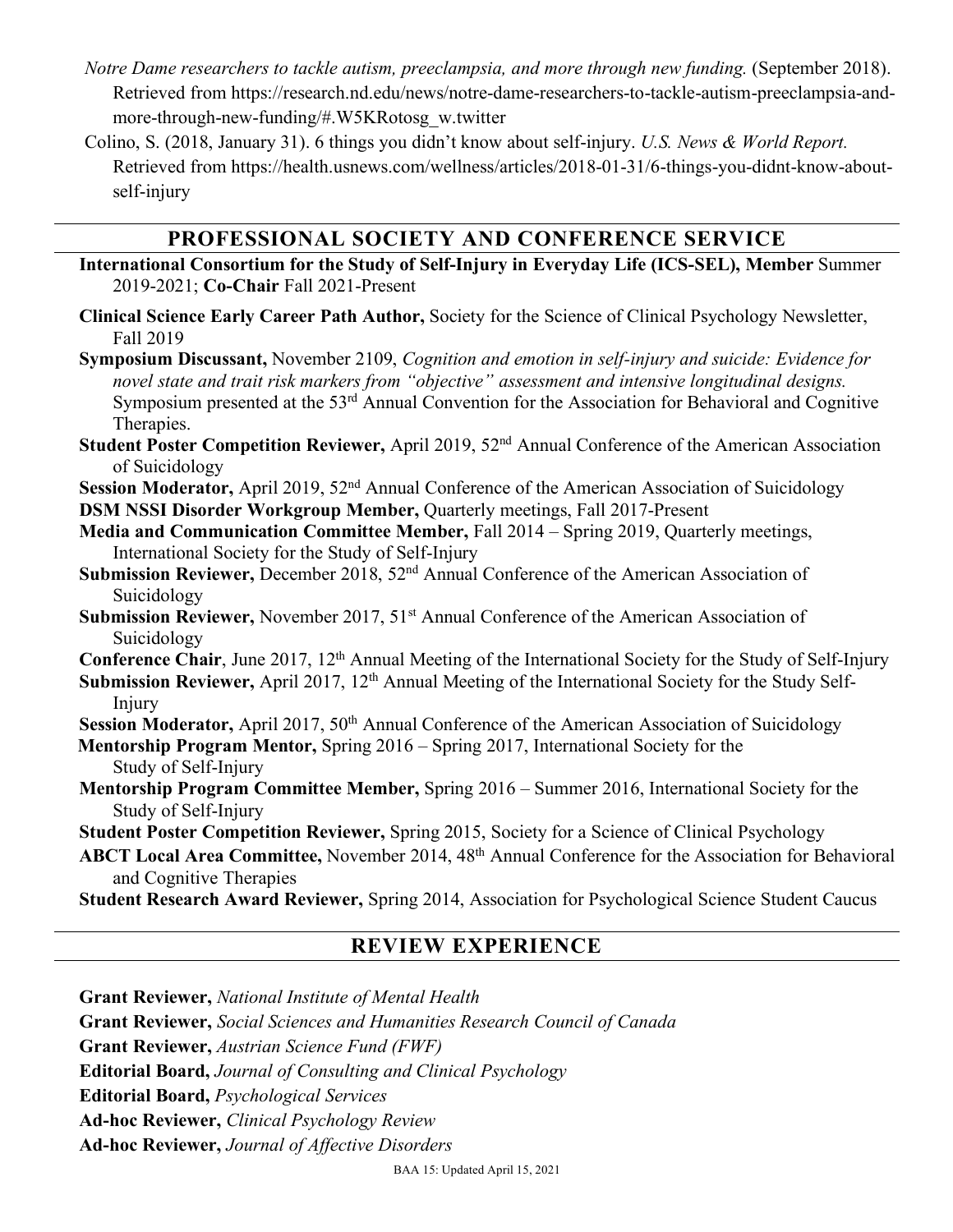**Ad-hoc Reviewer,** *Psychological Assessment* **Ad-hoc Reviewer,** *PLOS One* **Ad-hoc Reviewer,** *Scientific Reports* **Ad-hoc Reviewer,** *Assessment* **Ad-hoc Reviewer,** *Journal of Psychiatric Research* **Ad-hoc Reviewer,** *Journal of Abnormal Child Psychology* **Ad-hoc Reviewer,** *Suicide and Life-Threatening Behavior* **Ad-hoc Reviewer,** *Cognition and Emotion* **Ad-hoc Reviewer,** *Journal of Adolescence* **Ad-hoc Reviewer,** *Frontiers in Psychology* **Ad-hoc Reviewer,** *American Journal of Public Health* **Ad-hoc Reviewer,** *Training and Education in Professional Psychology* **Ad-hoc Reviewer,** *Journal of Clinical Psychology* **Ad-hoc Reviewer,** *Psychiatry Research* **Ad-hoc Reviewer,** *Archives of Suicide Research* **Ad-hoc Reviewer,** *Journal of Psychiatry & Neuroscience* **Ad-hoc Reviewer,** *Aggressive and Violent Behavior*

## **TEACHING EXPERIENCE**

### **FORMAL TEACHING EXPERIENCE**

**Psychology Honor's Thesis Seminar,** Undergraduate Level, University of Notre Dame, Fall 2021

**Experimental Psychology II: Methods,** Undergraduate Level, University of Notre Dame, Fall 2018, 2019

2020; Spring 2019;

**Assessment II,** Graduate Level, University of Notre Dame, Spring 2020, 2021

### **INFORMAL TEACHING EXPERIENCE**

### *MASTER'S THESIS DIRECTION*

Caitlin O'Loughlin, Defended February 2021, Development and validation of the Self-Injury Stigma Scale

### *UNDERGRADUATE HONORS THESIS DIRECTION*

Keely Thornton, In Preparation, Psychology

#### *COMMITTEE MEMBER (NO DIRECTION)*

Katherine Grein, Dissertation Committee (Proposal May 2019), Clinical Psychology

## **CLINICAL TRAINING**

#### **Clinical Internship**, 2017-2018, VA Puget Sound, Seattle Division

Supervisor(s): Dr. Heather Gebhart (Rotation: Acute Psychiatric Inpatient Unit); Michelle Borsz, LISW (Rotation: Suicide Prevention Team); Dr. Craig Santerre (Rotation: Primary Care Mental Health Integration); Dr. Mark Reger (Rotation: Clinical Research)

**Advanced Third- Wave Practicum Experience**, 2016-2017, Drexel University Center City Clinic for Behavior Medicine Supervisor: Dr. C. Virginia F. O'Hayer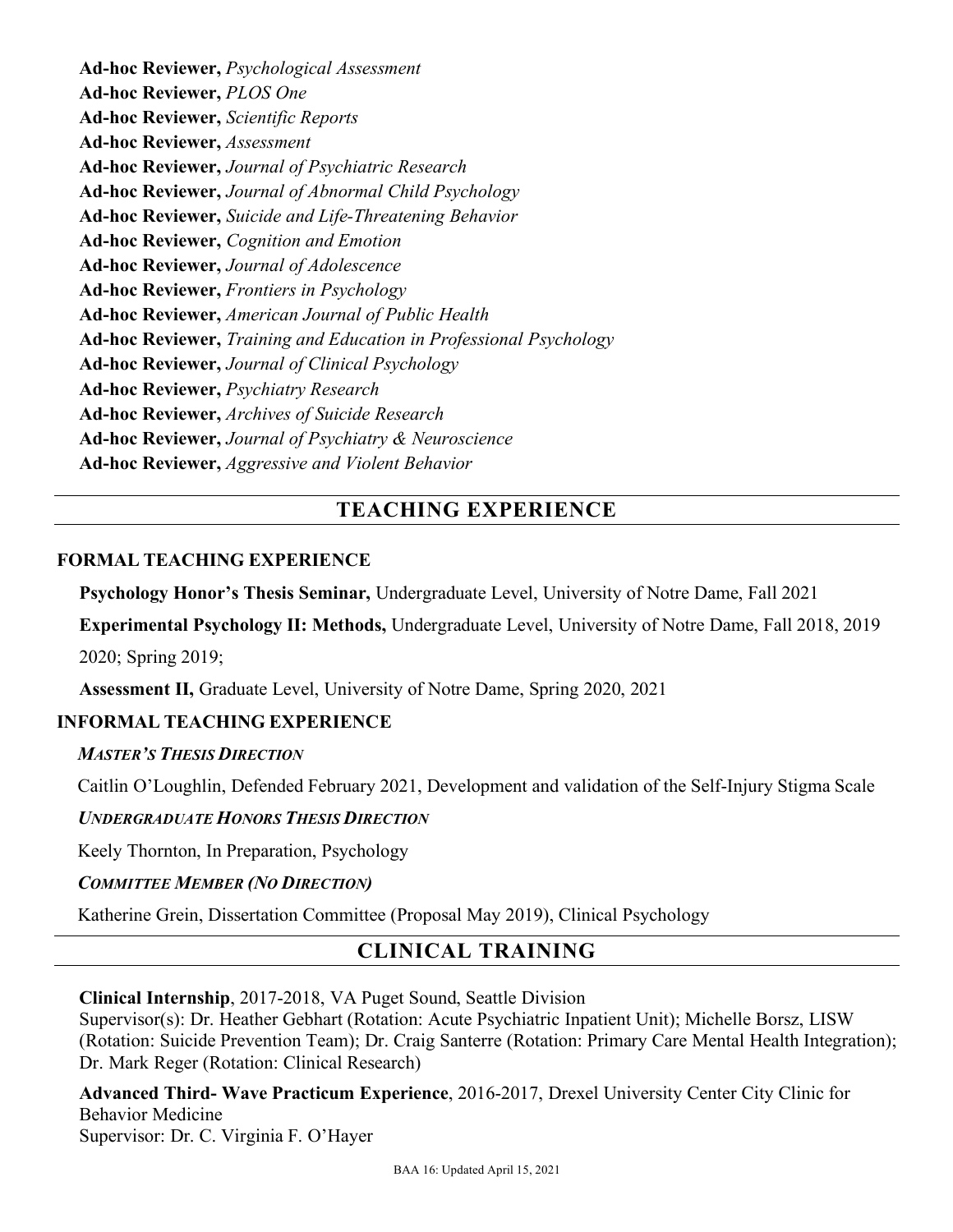**Practicum Experience**, 2015-2016, Drexel University Center City Clinic for Behavior Medicine Supervisor: Dr. C. Virginia F. O'Hayer

**Therapist on Randomized Control Trial for Intermittent Explosive Disorder,** 2014 – 2016 Supervisor: Dr. Michael McCloskey

**Practicum Experience**, 2014-2015, TU Psychological Services Center Supervisor(s): Dr. Robert Fauber; Dr. Catherine Panzarella; Dr. Richard Heimberg

**Clinic Administrator,** 2012-2013, UNI Psychological Assessment Clinic Supervisor: Dr. John E. Williams

**Practicum Experience,** Fall 2012, Child Protection Center at St. Luke's Hospital Supervisor: Rosanne VanCura, M. S.

**Practicum Experience,** 2012, New Directions Counseling Services Supervisor: Dr. John E. Williams

# **COMMUNITY AND UNIVERSITY SERVICE**

- **Psychological Services Center Steering Committee,** Fall 2021
- **Clinical Area Hiring Search Committee,** Fall 2021

**Arts and Letters Staff Advisory Support Committee Lunch and Learn Presenter,** Spring 2021

**Clinical Area Hiring Search Committee,** Fall 2020

**College of Liberal Arts Human Subject Working Group (COVID-19 Response)**, Summer 2020

**Institutional Review Board Member,** September 2019-2022

**Ethics in Research Using Data Panel Member,** University of Notre Dame Institutional Review Board, Spring 2020

**Esprit de Corps Committee Member,** University of Notre Dame Department of Psychology, 2019-2020 **Grants Development Committee Member,** University of Notre Dame Department of Psychology, 2019-

- 2020 **Applying for Graduate Funding Panel Member**, University of Notre Dame Graduate Studet Professional Development Committee, Fall 2019
- **Guest Speaker,** *Youth suicide: Bridging the gap from silence to hope,* Youth Worker Café, September 2019
- **Beacon Community Impact: Impact Series Committee Member,** Summer Fall 2019

**Guest Speaker,** *Suicide prevention: What can you do,* Elkhart Rotary Club, May 2019

- **Panel Member**, University of Notre Dame Graduate Student Profession Development Committee Panel on the Academic Job Market, Fall 2018
- **Keynote Speaker,** *The path to honoring and remembering those lost to suicide,* Annual Suicide Survivors Candlelight Vigil, St. Joseph County, Indiana, September 2018
- **VA Puget Sound, Seattle Division Internship Selection Committee,** Winter 2017-2018
- **TU Admissions Committee,** Spring 2015, Spring 2016
- **TU APA Accreditation Site Visit Assistant,** Summer 2015
- **TU Clinical Cohort Student Representative to Clinical Faculty,** Fall 2013 Summer 2014

**UNI College of Social and Behavioral Sciences Research Conference Student Coordinator**, Spring 2013